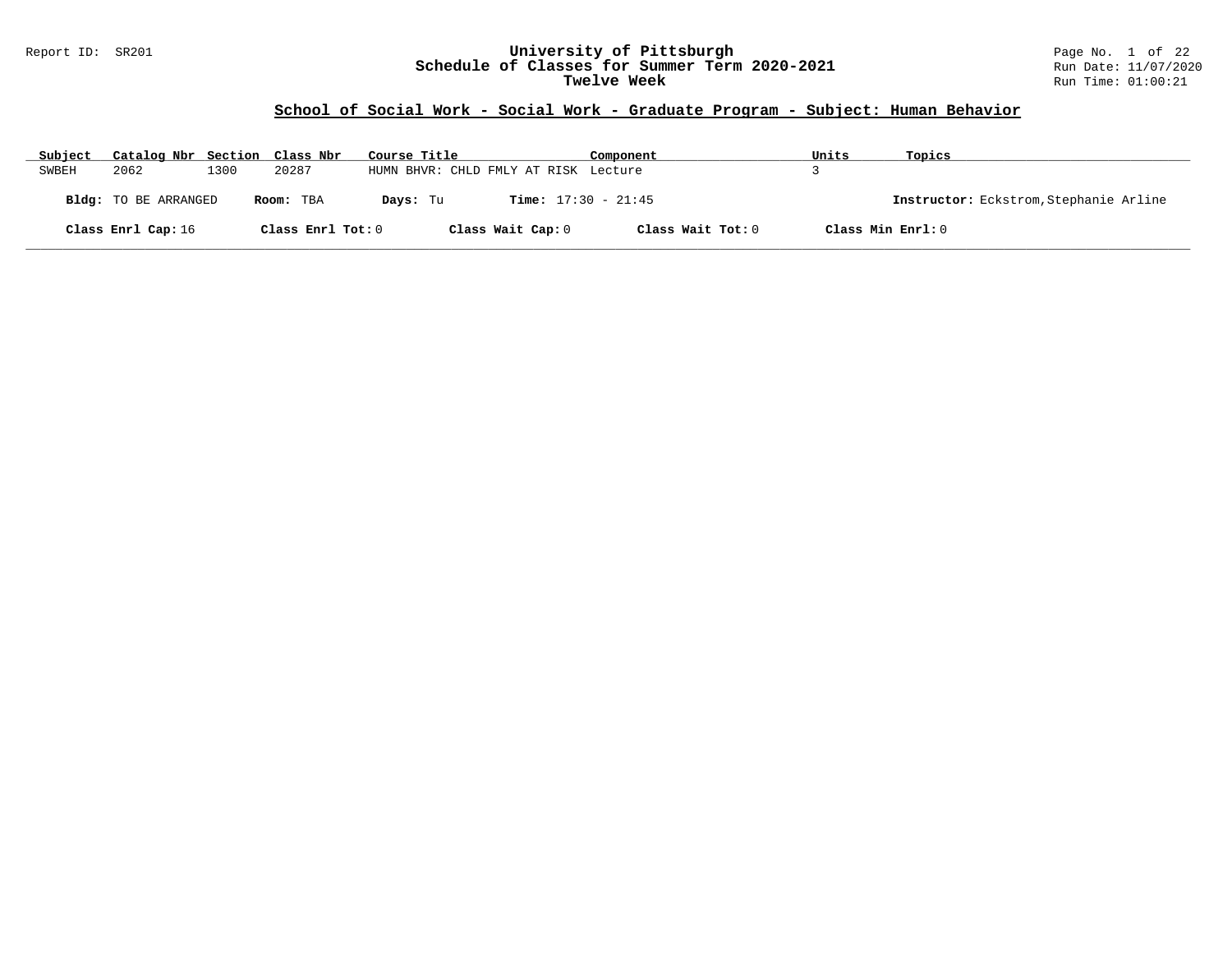#### Report ID: SR201 **University of Pittsburgh** Page No. 2 of 22 **Schedule of Classes for Summer Term 2020-2021** Run Date: 11/07/2020 **Twelve Week** Run Time: 01:00:21

| Subject   | Catalog Nbr Section Class Nbr                                 |      |                     | Course Title                                                                          | Component                    | Units | Topics                       |
|-----------|---------------------------------------------------------------|------|---------------------|---------------------------------------------------------------------------------------|------------------------------|-------|------------------------------|
| SWCOSA    | 2040                                                          | 1040 | 13913               | GRANT PROPOSAL WRITING                                                                | Lecture                      |       |                              |
| Bldg: TBA |                                                               |      | Room: TBA           | Days: Tu                                                                              | <b>Time:</b> $17:30 - 20:45$ |       | Instructor: Farrish, Aliya D |
|           | Class Enrl Cap: 24<br>Attributes: Undergraduate Global Health |      | Class $Enr1 Tot: 0$ | Class Wait Cap: 0                                                                     | Class Wait $Tot: 0$          |       | Class Min $Enrl: 0$          |
|           |                                                               |      |                     | <b>Room Characteristics:</b> Air Conditioning(1), (1), PeopleSoft - Scheduled (PS)(1) |                              |       |                              |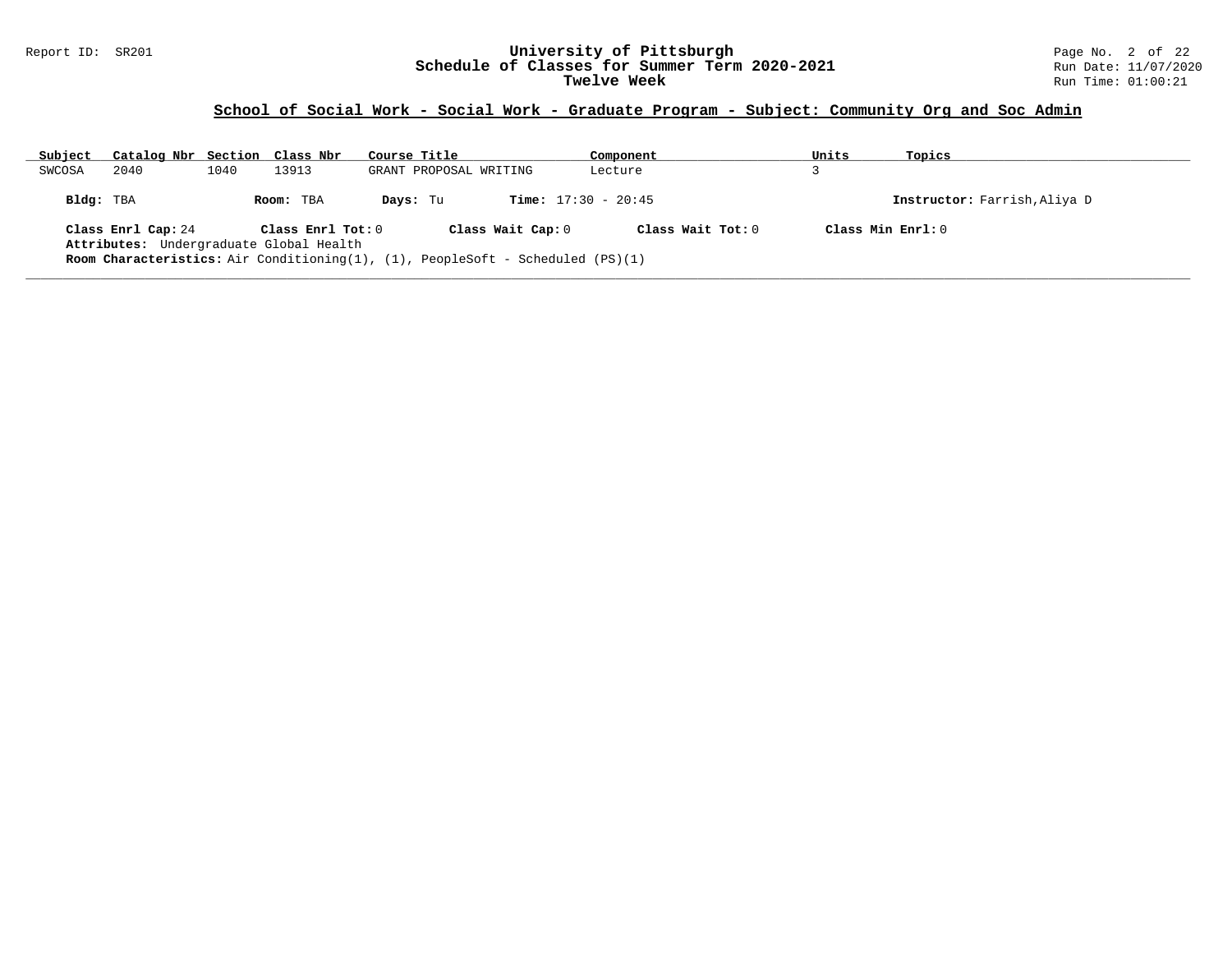#### Report ID: SR201 **University of Pittsburgh** Page No. 3 of 22 **Schedule of Classes for Summer Term 2020-2021** Run Date: 11/07/2020 **Twelve Week** Run Time: 01:00:21

| Subject   | Catalog Nbr Section Class Nbr |      |                     | Course Title |                              | Component         | Units             | Topics            |
|-----------|-------------------------------|------|---------------------|--------------|------------------------------|-------------------|-------------------|-------------------|
| SWGEN     | 2007                          | 1020 | 20619               |              | SOCIAL WORK AND THE LAW      | Lecture           |                   |                   |
| Bldg: TBA |                               |      | Room: TBA           | Days: W      | <b>Time:</b> $17:30 - 20:45$ |                   |                   | Instructor: Staff |
|           | Class Enrl Cap: 20            |      | Class Enrl Tot: $0$ |              | Class Wait Cap: 0            | Class Wait Tot: 0 | Class Min Enrl: 0 |                   |
| SWGEN     | 2080                          | 1020 | 20620               |              | RACE AND SOCIAL PROBLEMS     |                   |                   |                   |
|           |                               |      |                     |              |                              | Lecture           |                   |                   |
| Bldg: TBA |                               |      | Room: TBA           | Days: Th     | <b>Time:</b> $17:30 - 20:45$ |                   |                   | Instructor: Staff |
|           | Class Enrl Cap: 35            |      | Class Enrl Tot: 0   |              | Class Wait Cap: 0            | Class Wait Tot: 0 | Class Min Enrl: 0 |                   |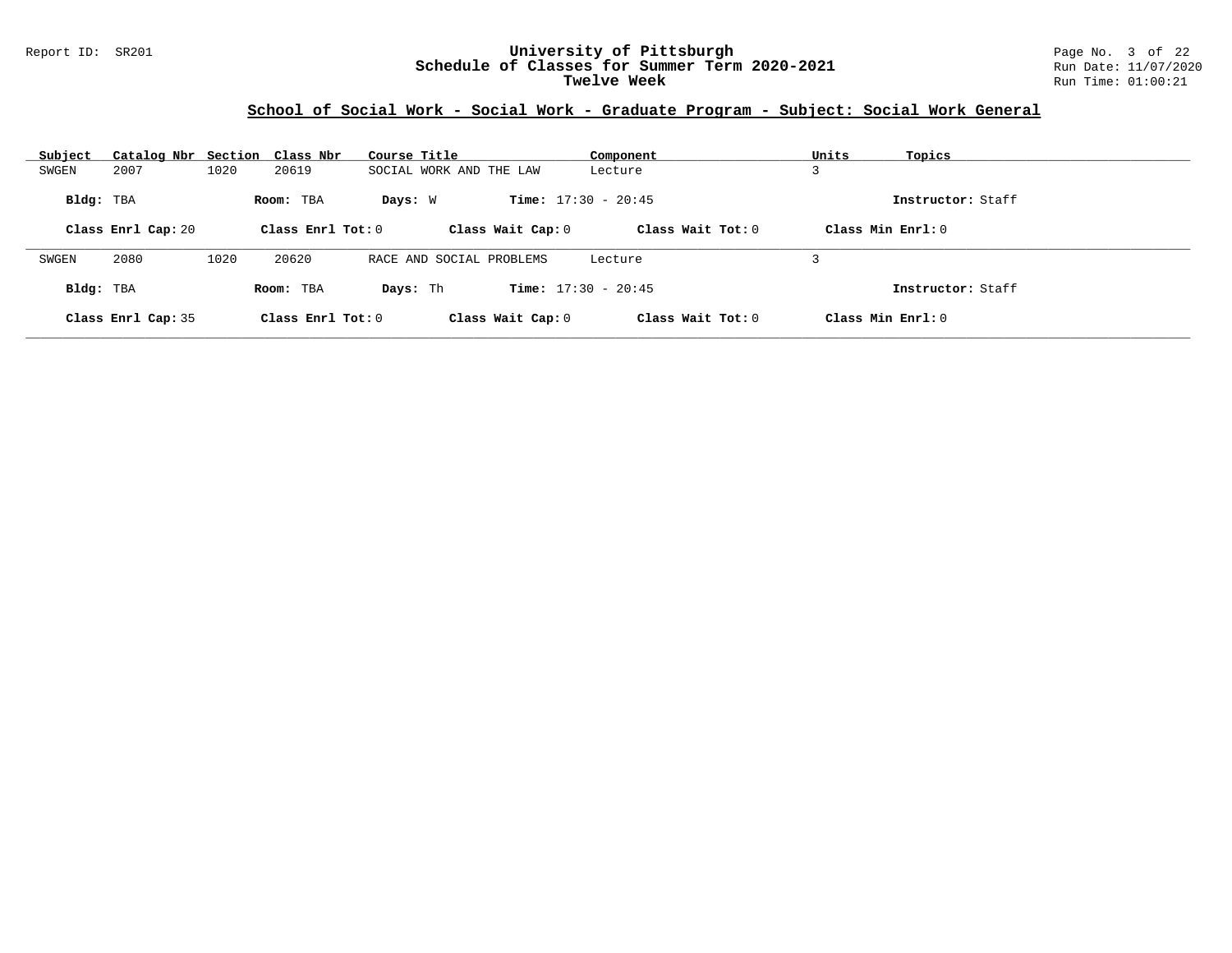#### Report ID: SR201 **University of Pittsburgh** Page No. 4 of 22 **Schedule of Classes for Summer Term 2020-2021** Run Date: 11/07/2020 **Twelve Week** Run Time: 01:00:21

| Catalog Nbr Section Class Nbr<br>Subject | Course Title                                                                                                                | Component                                                                                                                                                                                       | Units<br>Topics                   |
|------------------------------------------|-----------------------------------------------------------------------------------------------------------------------------|-------------------------------------------------------------------------------------------------------------------------------------------------------------------------------------------------|-----------------------------------|
| 1300<br>SWINT<br>2004                    | 16539<br>GRIEF AND LOSS                                                                                                     | Lecture                                                                                                                                                                                         | $\mathbf{z}$                      |
| Bldg: TBA                                | Room: TBA                                                                                                                   | <b>Days:</b> Th <b>Time:</b> $17:30 - 20:45$                                                                                                                                                    | Instructor: Ambuske, Amy          |
| Class Enrl Cap: 24                       |                                                                                                                             | Class Enrl Tot: $0$ Class Wait Cap: $0$ Class Wait Tot: $0$                                                                                                                                     | Class Min Enrl: 0                 |
|                                          |                                                                                                                             | Room Characteristics: Air Conditioning(1), Media - Data Projector/Monitor(1), PeopleSoft - Scheduled (PS)(1)                                                                                    |                                   |
| 1100<br>SWINT<br>2011                    | 15092                                                                                                                       | SOCL WORK PRACT WITH FAMILIES Lecture                                                                                                                                                           | 3                                 |
| Bldg: TBA                                | Room: TBA                                                                                                                   | <b>Days:</b> Tu <b>Time:</b> $17:30 - 20:45$                                                                                                                                                    | Instructor: Mulvaney, Elizabeth A |
| Class Enrl Cap: 24                       | Class Enrl Tot: 0 Class Wait Cap: 0                                                                                         | Class Wait Tot: 0                                                                                                                                                                               | Class Min Ernst: 0                |
|                                          |                                                                                                                             | Room Characteristics: Air Conditioning(1), Media - Data Projector/Monitor(1), PeopleSoft - Scheduled (PS)(1)                                                                                    |                                   |
| 1110<br>2031<br>SWINT                    | 15489                                                                                                                       | ADV DRCT PRAC: COGNITV/BEHVRL Lecture                                                                                                                                                           | 3                                 |
| Bldg: TBA                                | Room: TBA                                                                                                                   | <b>Days:</b> M <b>Time:</b> $17:30 - 20:45$                                                                                                                                                     | Instructor: Jones, Toya S         |
| Class Enrl Cap: 24                       |                                                                                                                             | Class Enrl Tot: $0$ Class Wait Cap: $0$ Class Wait Tot: $0$ Class Min Enrl: $0$<br>Room Characteristics: Air Conditioning(1), Media - Data Projector/Monitor(1), PeopleSoft - Scheduled (PS)(1) |                                   |
| 1010<br>SWINT<br>2042                    | 13409                                                                                                                       | SOCIAL WORK WITH SUBSTANCE USELecture                                                                                                                                                           | 3                                 |
| Bldg: TBA                                | Room: TBA<br>Days: M                                                                                                        | <b>Time:</b> $17:30 - 20:45$                                                                                                                                                                    | Instructor: Melnick, Alicia D     |
| Class Enrl Cap: 24                       | Class Enrl Tot: 0                                                                                                           | Class Wait Cap: 0<br>Class Wait Tot: 0                                                                                                                                                          | Class Min Enrl: 0                 |
|                                          | Room Characteristics: Air Conditioning(1), (1), PeopleSoft - Scheduled $(PS)(1)$                                            |                                                                                                                                                                                                 |                                   |
| 2076<br>1060<br>SWINT                    | 13912<br>HUMAN SEXUALITY                                                                                                    | Lecture                                                                                                                                                                                         | 3                                 |
| Bldg: TBA                                | Room: TBA                                                                                                                   | <b>Days:</b> W <b>Time:</b> $17:30 - 20:45$                                                                                                                                                     | Instructor: Staff                 |
| Class Enrl Cap: 24                       | Class Enrl Tot: $0$ Class Wait Cap: $0$<br>Room Characteristics: Air Conditioning(1), (1), PeopleSoft - Scheduled $(PS)(1)$ | Class Wait Tot: 0                                                                                                                                                                               | Class Min Enrl: 0                 |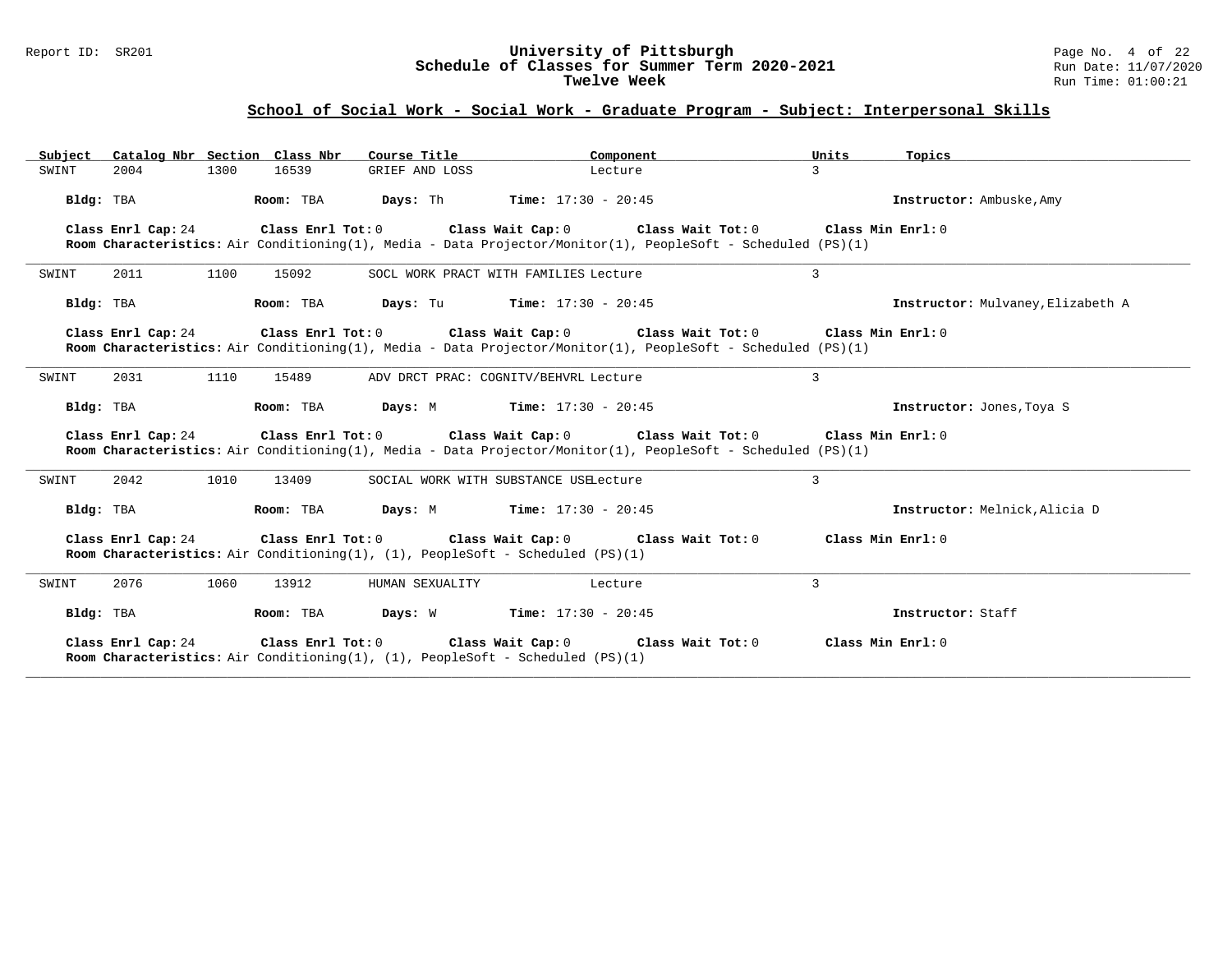#### Report ID: SR201 **University of Pittsburgh** Page No. 5 of 22 **Schedule of Classes for Summer Term 2020-2021** Run Date: 11/07/2020 **Twelve Week** Run Time: 01:00:21

| Subject   |                             | Catalog Nbr Section Class Nbr | Course Title                                                                                               | Component                    | Units<br>Topics     |  |
|-----------|-----------------------------|-------------------------------|------------------------------------------------------------------------------------------------------------|------------------------------|---------------------|--|
| SWRES     | 2023                        | 1010<br>13388                 | DIRECTED STUDY IN RESEARCH                                                                                 | Directed Studies             |                     |  |
|           | <b>Bldg:</b> TO BE ARRANGED | Room: TBA                     | Days: TBA                                                                                                  | <b>Time:</b> $00:00 - 00:00$ | Instructor: Staff   |  |
|           | Class Enrl Cap: 5           | Class Enrl Tot: $0$           | Class Wait Cap: 0                                                                                          | Class Wait Tot: $0$          | Class Min $Err1:0$  |  |
| SWRES     | 2033                        | 1040<br>13398                 | EVALUATIVE RESEARCH SOCL SERVSLecture                                                                      |                              |                     |  |
| Bldg: TBA |                             | Room: TBA                     | Days: W                                                                                                    | <b>Time:</b> $17:30 - 20:45$ | Instructor: Staff   |  |
|           | Class Enrl Cap: 24          | Class Enrl Tot: $0$           | Class Wait Cap: 0<br><b>Room Characteristics:</b> Air Conditioning(1), (1), PeopleSoft - Scheduled (PS)(1) | Class Wait $Tot: 0$          | Class Min $Enrl: 0$ |  |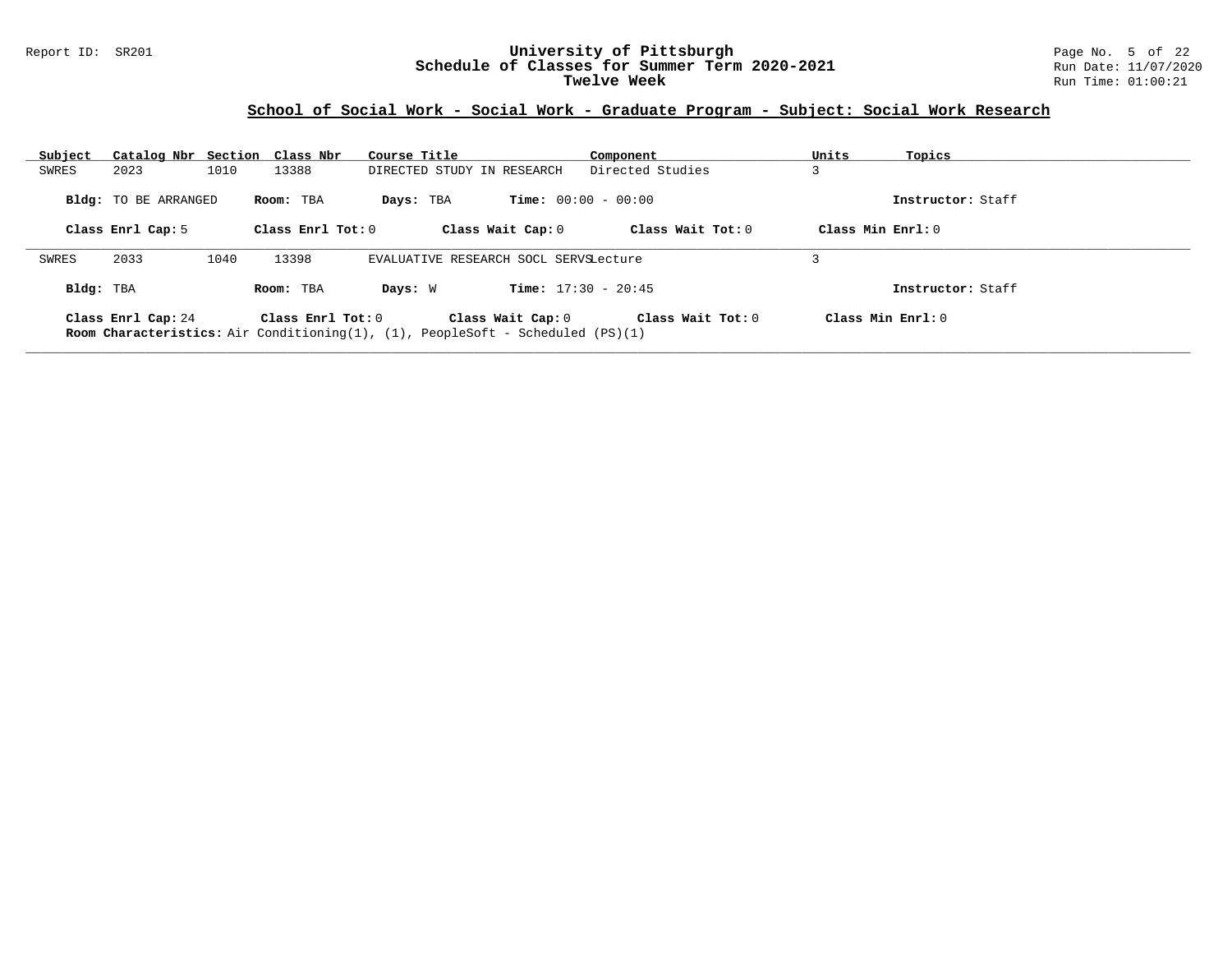#### Report ID: SR201 **University of Pittsburgh** Page No. 6 of 22 **Schedule of Classes for Summer Term 2020-2021** Run Date: 11/07/2020 **Six Week - First Run Time: 01:00:21**

| Catalog Nbr Section Class Nbr<br>Subject | Course Title                                                                             | Component                                                                                          | Units<br>Topics                 |
|------------------------------------------|------------------------------------------------------------------------------------------|----------------------------------------------------------------------------------------------------|---------------------------------|
| 2097<br>1100<br>SWCOSA                   | 13392<br>DIRECTED STUDY - COSA                                                           | Directed Studies                                                                                   | $1 - 3$                         |
| Bldg: TO BE ARRANGED                     | Room: TBA                                                                                | $\texttt{Davis:}$ TBA $\texttt{Time:}$ 00:00 - 00:00                                               | Instructor: Staff               |
| Class Enrl Cap: 10                       |                                                                                          | Class Enrl Tot: $0$ Class Wait Cap: $0$ Class Wait Tot: $0$ Class Min Enrl: $0$                    |                                 |
| 2099<br>1100<br>SWCOSA                   | 13385<br>FIELD WORK                                                                      | Practicum                                                                                          | $1 - 8$                         |
| Bldg: TO BE ARRANGED                     | Room: TBA                                                                                | <b>Days:</b> TBA <b>Time:</b> $00:00 - 00:00$                                                      | Instructor: Dalessandro, John P |
| Class Enrl Cap: 30                       |                                                                                          | Class Enrl Tot: O $\qquad$ Class Wait Cap: O $\qquad$ Class Wait Tot: O $\qquad$ Class Min Enrl: O |                                 |
| 2099<br>1110<br>SWCOSA                   | 13412<br>FIELD WORK                                                                      | Practicum                                                                                          | $1 - 8$                         |
| Bldg: TO BE ARRANGED                     | Room: TBA $\rule{1em}{0.15mm}$ Days: TBA $\rule{1.15mm}]{0.15mm}$ Time: $0.000 - 0.0000$ |                                                                                                    | Instructor: Staff               |
|                                          |                                                                                          | Class Enrl Cap: 35 Class Enrl Tot: 0 Class Wait Cap: 0 Class Wait Tot: 0 Class Min Enrl: 0         |                                 |
| 1120<br>SWCOSA<br>2099                   | 13414<br>FIELD WORK                                                                      | Practicum                                                                                          | $1 - 8$                         |
| Bldg: TO BE ARRANGED                     | Room: TBA Days: TBA Time: $00:00 - 00:00$                                                |                                                                                                    | Instructor: Staff               |
|                                          |                                                                                          | Class Enrl Cap: 35 Class Enrl Tot: 0 Class Wait Cap: 0 Class Wait Tot: 0 Class Min Enrl: 0         |                                 |
| 2099<br>1130<br>SWCOSA                   | 13411<br>FIELD WORK                                                                      | Practicum                                                                                          | $1 - 8$                         |
| Bldg: TO BE ARRANGED                     | Room: TBA $Days:$ TBA $Time: 00:00 - 00:00$                                              |                                                                                                    | Instructor: Staff               |
|                                          |                                                                                          | Class Enrl Cap: 35 Class Enrl Tot: 0 Class Wait Cap: 0 Class Wait Tot: 0 Class Min Enrl: 0         |                                 |
| SWCOSA<br>2099<br>1140                   | 13413<br>FIELD WORK                                                                      | Practicum                                                                                          | $1 - 8$                         |
| Bldg: TO BE ARRANGED                     | Room: TBA $Days:$ TBA Time: $00:00 - 00:00$                                              |                                                                                                    | Instructor: Staff               |
|                                          |                                                                                          | Class Enrl Cap: 35 Class Enrl Tot: 0 Class Wait Cap: 0 Class Wait Tot: 0 Class Min Enrl: 0         |                                 |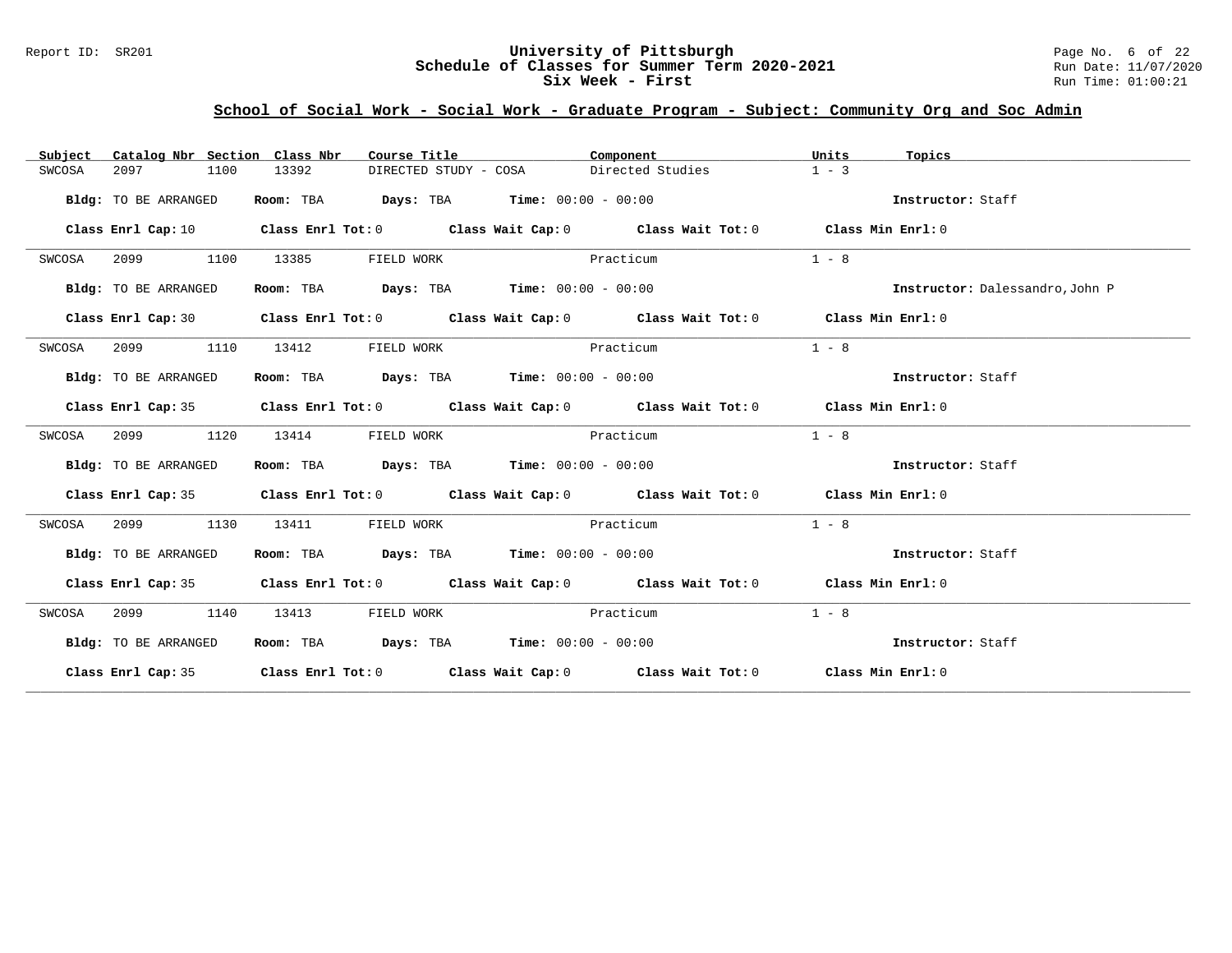#### Report ID: SR201 **University of Pittsburgh** Page No. 7 of 22 **Schedule of Classes for Summer Term 2020-2021** Run Date: 11/07/2020 **Six Week - First Run Time: 01:00:21**

| Subject | Catalog Nbr Section Class Nbr |      |                     | Course Title         |                              | Component           | Units   | Topics              |
|---------|-------------------------------|------|---------------------|----------------------|------------------------------|---------------------|---------|---------------------|
| SWGEN   | 2097                          | 1100 | 13386               | DIRECTED STUDY       |                              | Directed Studies    | $1 - 6$ |                     |
|         | <b>Bldg:</b> TO BE ARRANGED   |      | Room: TBA           | Days: TBA            | <b>Time:</b> $00:00 - 00:00$ |                     |         | Instructor: Staff   |
|         | Class Enrl Cap: 25            |      | Class Enrl Tot: $0$ |                      | Class Wait Cap: 0            | Class Wait $Tot: 0$ |         | Class Min $Enrl: 0$ |
| SWGEN   | 2099                          | 1100 | 19896               | GENERALIST FIELDWORK |                              | Practicum           | $1 - 6$ |                     |
|         | <b>Bldg:</b> TO BE ARRANGED   |      | Room: TBA           | Days: TBA            | <b>Time:</b> $00:00 - 00:00$ |                     |         | Instructor: Staff   |
|         | Class Enrl Cap: 5             |      | Class Enrl Tot: $0$ |                      | Class Wait Cap: 0            | Class Wait Tot: $0$ |         | Class Min $Enrl: 0$ |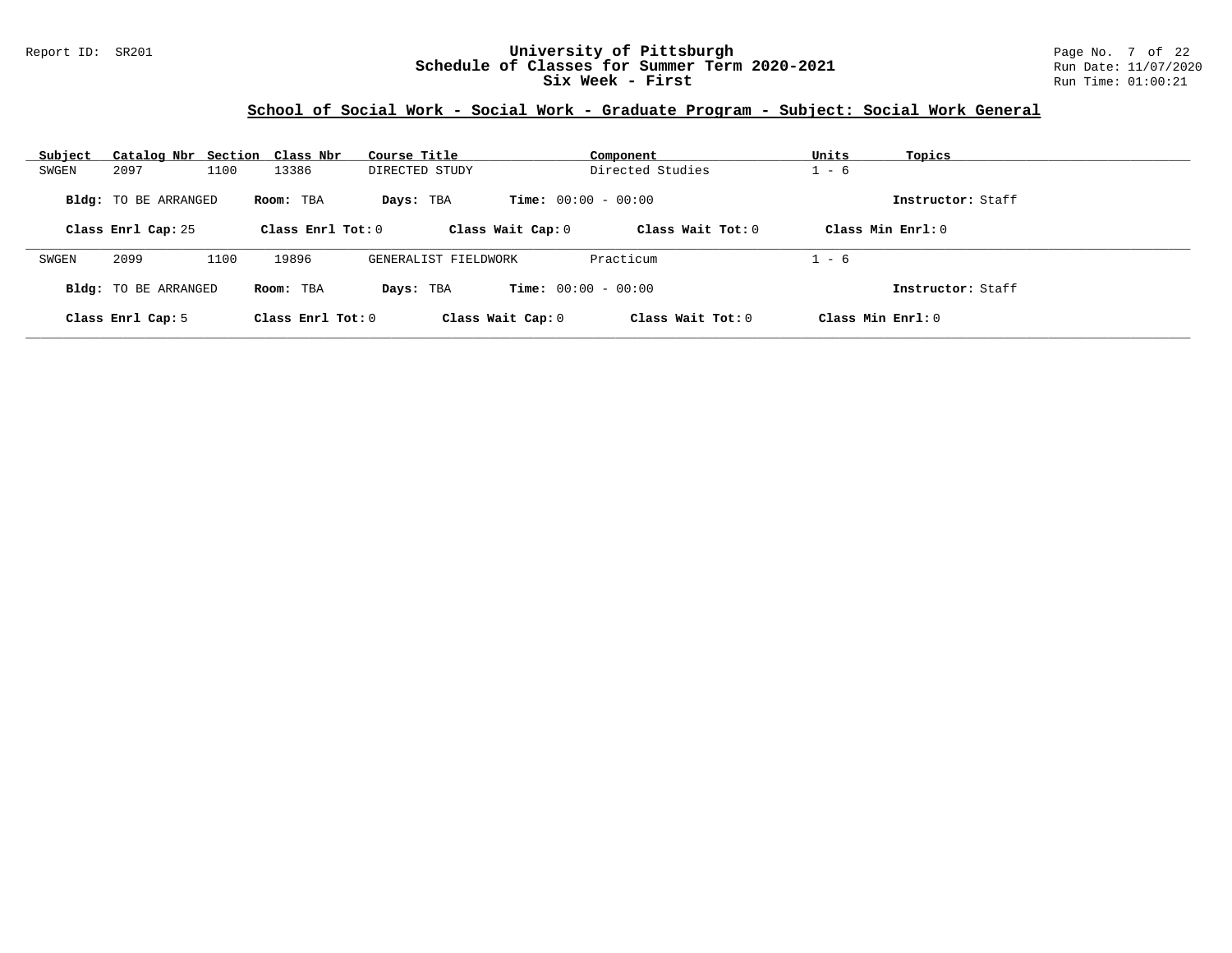#### Report ID: SR201 **University of Pittsburgh** Page No. 8 of 22 **Schedule of Classes for Summer Term 2020-2021** Run Date: 11/07/2020 **Six Week - First Run Time: 01:00:21**

| Subject              | Catalog Nbr Section Class Nbr | Course Title               |                                                | Component                                                                                           | Units             | Topics                             |
|----------------------|-------------------------------|----------------------------|------------------------------------------------|-----------------------------------------------------------------------------------------------------|-------------------|------------------------------------|
| 2097<br>SWINT        | 13393<br>1100                 |                            | DRCTD STUDY INTRPRSNAL SKILLS Directed Studies |                                                                                                     | $1 - 3$           |                                    |
| Bldg: TO BE ARRANGED |                               |                            | Room: TBA $Days: TBA$ Time: $00:00 - 00:00$    |                                                                                                     |                   | Instructor: Staff                  |
|                      |                               |                            |                                                | Class Enrl Cap: 10 Class Enrl Tot: 0 Class Wait Cap: 0 Class Wait Tot: 0 Class Min Enrl: 0          |                   |                                    |
| SWINT                | 2099 1300 13387               | FIELD WORK                 |                                                | Practicum                                                                                           | $1 - 8$           |                                    |
| Bldg: TO BE ARRANGED |                               |                            | Room: TBA $Days:$ TBA $Time: 00:00 - 00:00$    |                                                                                                     |                   | Instructor: Cahalane, Helen        |
|                      |                               |                            |                                                | Class Enrl Cap: 150 Class Enrl Tot: 0 Class Wait Cap: 0 Class Wait Tot: 0 Class Min Enrl: 0         |                   |                                    |
| SWINT                |                               | 2099 1310 13396 FIELD WORK |                                                | Practicum                                                                                           | $1 - 8$           |                                    |
| Bldg: TO BE ARRANGED |                               |                            | Room: TBA $Days:$ TBA $Time: 00:00 - 00:00$    |                                                                                                     |                   | Instructor: Borish, Laura B        |
|                      |                               |                            |                                                | Class Enrl Cap: 10 $\qquad$ Class Enrl Tot: 0 $\qquad$ Class Wait Cap: 0 $\qquad$ Class Wait Tot: 0 | Class Min Enrl: 0 |                                    |
| SWINT                |                               | 2099 1320 13431 FIELD WORK | Practicum                                      |                                                                                                     | $1 - 8$           |                                    |
| Bldg: TO BE ARRANGED |                               |                            | Room: TBA $Days:$ TBA $Time: 00:00 - 00:00$    |                                                                                                     |                   | Instructor: Johnson, Alicia D      |
|                      |                               |                            |                                                | Class Enrl Cap: 35 Class Enrl Tot: 0 Class Wait Cap: 0 Class Wait Tot: 0 Class Min Enrl: 0          |                   |                                    |
| SWINT                |                               | 2099 1330 13432 FIELD WORK | Practicum                                      |                                                                                                     | $1 - 8$           |                                    |
| Bldg: TO BE ARRANGED |                               |                            | Room: TBA $Days:$ TBA $Time: 00:00 - 00:00$    |                                                                                                     |                   | Instructor: Dalessandro, John P    |
|                      |                               |                            |                                                | Class Enrl Cap: 35 Class Enrl Tot: 0 Class Wait Cap: 0 Class Wait Tot: 0 Class Min Enrl: 0          |                   |                                    |
| 2099 — 2005<br>SWINT |                               | 1340 13433 FIELD WORK      | Practicum                                      |                                                                                                     | $1 - 8$           |                                    |
| Bldg: TO BE ARRANGED |                               |                            | Room: TBA $Days:$ TBA $Time: 00:00 - 00:00$    |                                                                                                     |                   | Instructor: Robinson, Deborah C.S. |
|                      |                               |                            |                                                | Class Enrl Cap: 35 Class Enrl Tot: 0 Class Wait Cap: 0 Class Wait Tot: 0 Class Min Enrl: 0          |                   |                                    |
| SWINT                |                               | 2099 1350 13434 FIELD WORK | Practicum                                      |                                                                                                     | $1 - 8$           |                                    |
| Bldg: TO BE ARRANGED |                               |                            | Room: TBA $Days:$ TBA $Time: 00:00 - 00:00$    |                                                                                                     |                   | Instructor: Staff                  |
|                      |                               |                            |                                                | Class Enrl Cap: 35 Class Enrl Tot: 0 Class Wait Cap: 0 Class Wait Tot: 0 Class Min Enrl: 0          |                   |                                    |
| SWINT<br>2099        |                               | 1360 13435 FIELD WORK      | Practicum                                      |                                                                                                     | $1 - 8$           |                                    |
| Bldg: TO BE ARRANGED |                               |                            | Room: TBA $Days:$ TBA $Time: 00:00 - 00:00$    |                                                                                                     |                   | Instructor: Staff                  |
|                      |                               |                            |                                                | Class Enrl Cap: 35 Class Enrl Tot: 0 Class Wait Cap: 0 Class Wait Tot: 0 Class Min Enrl: 0          |                   |                                    |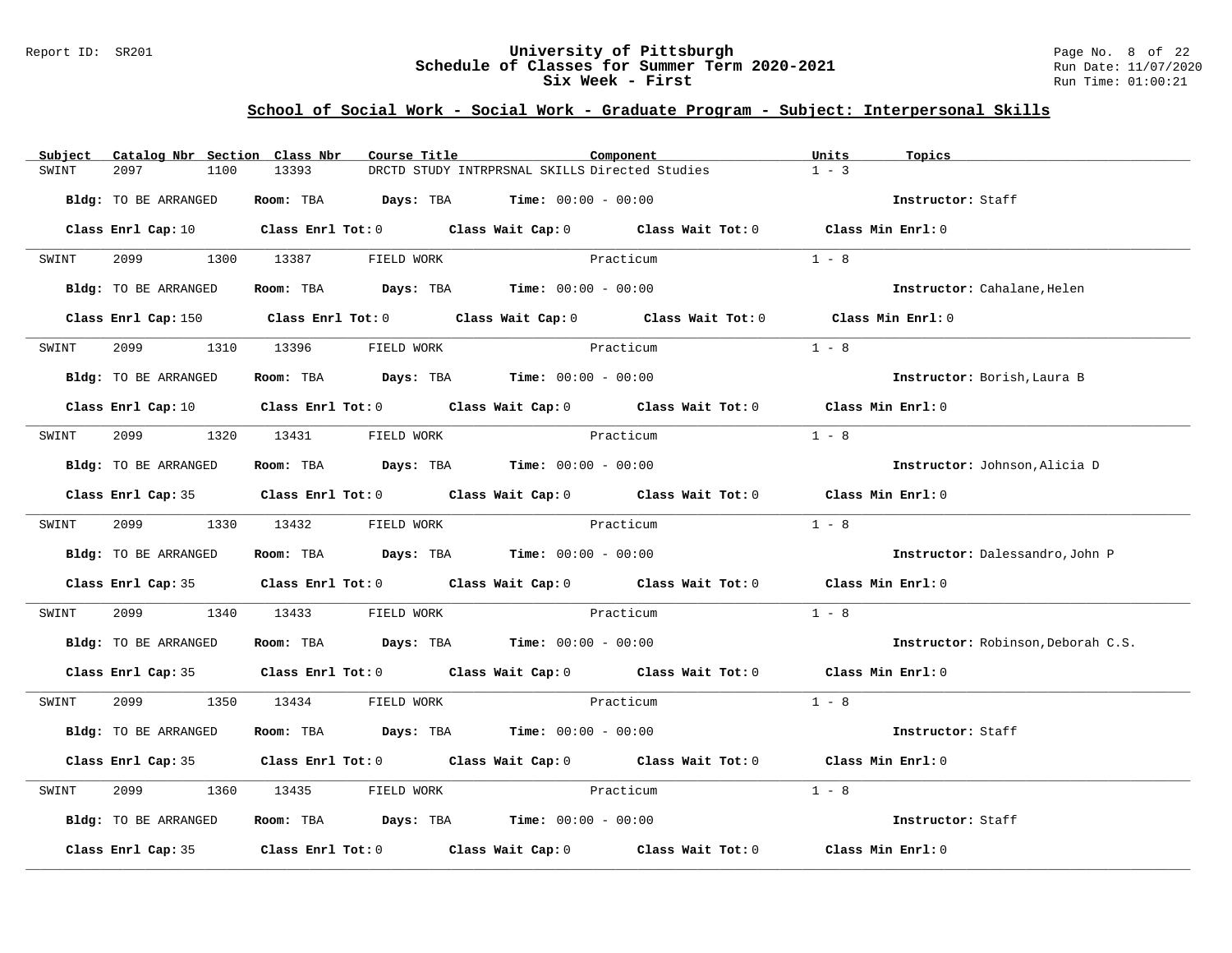| SWINT | 2099                 | 1370 | 13436               | FIELD WORK |                              | Practicum           | $1 - 8$             |  |
|-------|----------------------|------|---------------------|------------|------------------------------|---------------------|---------------------|--|
|       | Bldg: TO BE ARRANGED |      | Room: TBA           | Days: TBA  | <b>Time:</b> $00:00 - 00:00$ |                     | Instructor: Staff   |  |
|       | Class Enrl Cap: 35   |      | Class Enrl Tot: $0$ |            | Class Wait Cap: 0            | Class Wait $Tot: 0$ | Class Min $Enrl: 0$ |  |
| SWINT | 2099                 | 1380 | 13437               | FIELD WORK |                              | Practicum           | $1 - 8$             |  |
|       | Bldg: TO BE ARRANGED |      | Room: TBA           | Days: TBA  | <b>Time:</b> $00:00 - 00:00$ |                     | Instructor: Staff   |  |
|       | Class Enrl Cap: 35   |      | Class Enrl Tot: 0   |            | Class Wait Cap: 0            | Class Wait Tot: 0   | Class Min Enrl: 0   |  |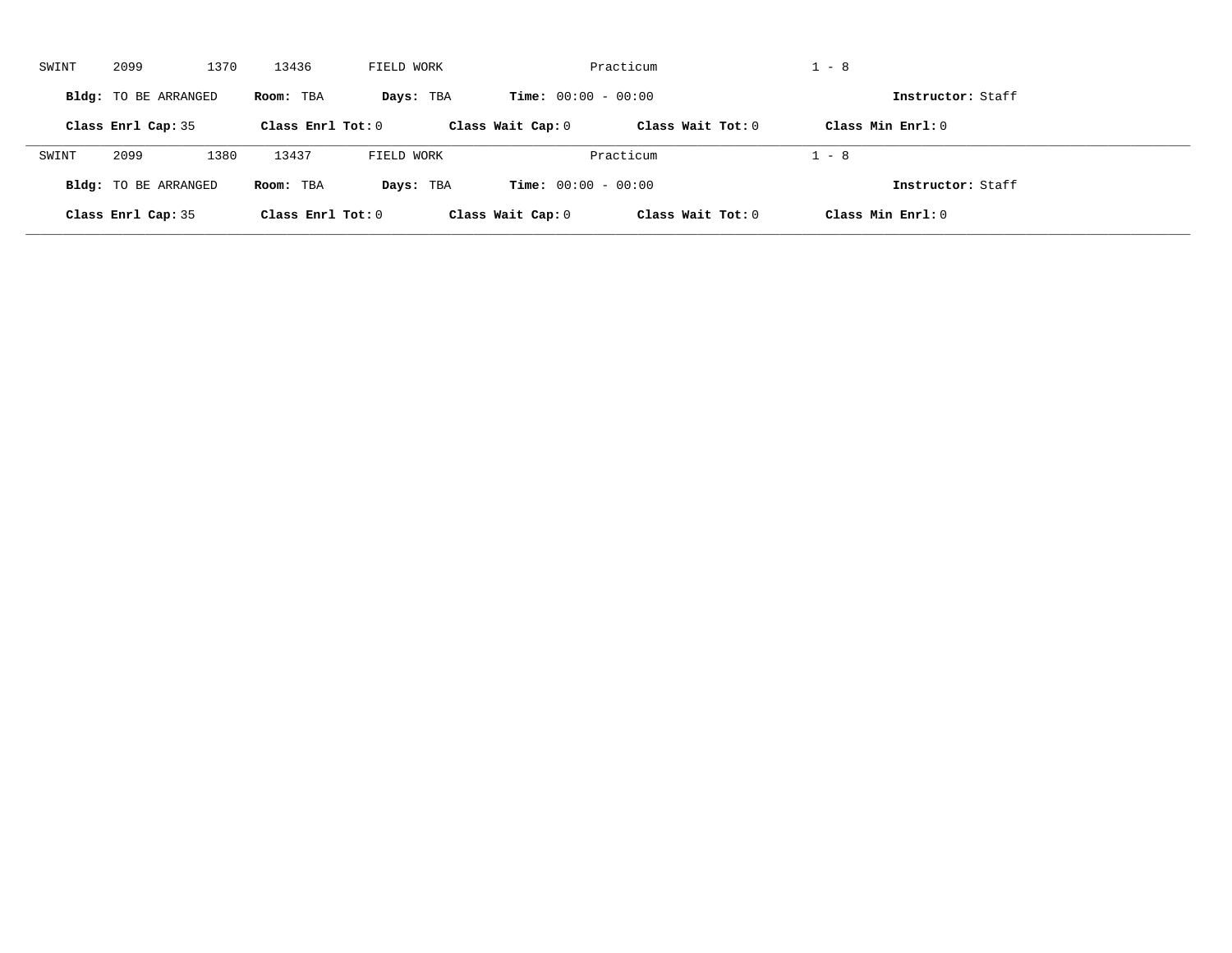#### Report ID: SR201 **University of Pittsburgh** Page No. 10 of 22 **Schedule of Classes for Summer Term 2020-2021** Run Date: 11/07/2020 **Six Week - First Run Time: 01:00:21**

# **School of Social Work - Social Work - Subject: Social Work**

| Subject | Catalog Nbr Section Class Nbr |      |                   | Course Title   | Component                    |                   | Units | Topics            |
|---------|-------------------------------|------|-------------------|----------------|------------------------------|-------------------|-------|-------------------|
| SOCWRK  | 1030                          | 1100 | 13384             | DIRECTED STUDY |                              | Directed Studies  | - 6   |                   |
|         | <b>Bldg:</b> TO BE ARRANGED   |      | Room: TBA         | Days: TBA      | <b>Time:</b> $00:00 - 00:00$ |                   |       | Instructor: Staff |
|         | Class Enrl Cap: 15            |      | Class Enrl Tot: 0 |                | Class Wait Cap: 10           | Class Wait Tot: 0 |       | Class Min Enrl: 0 |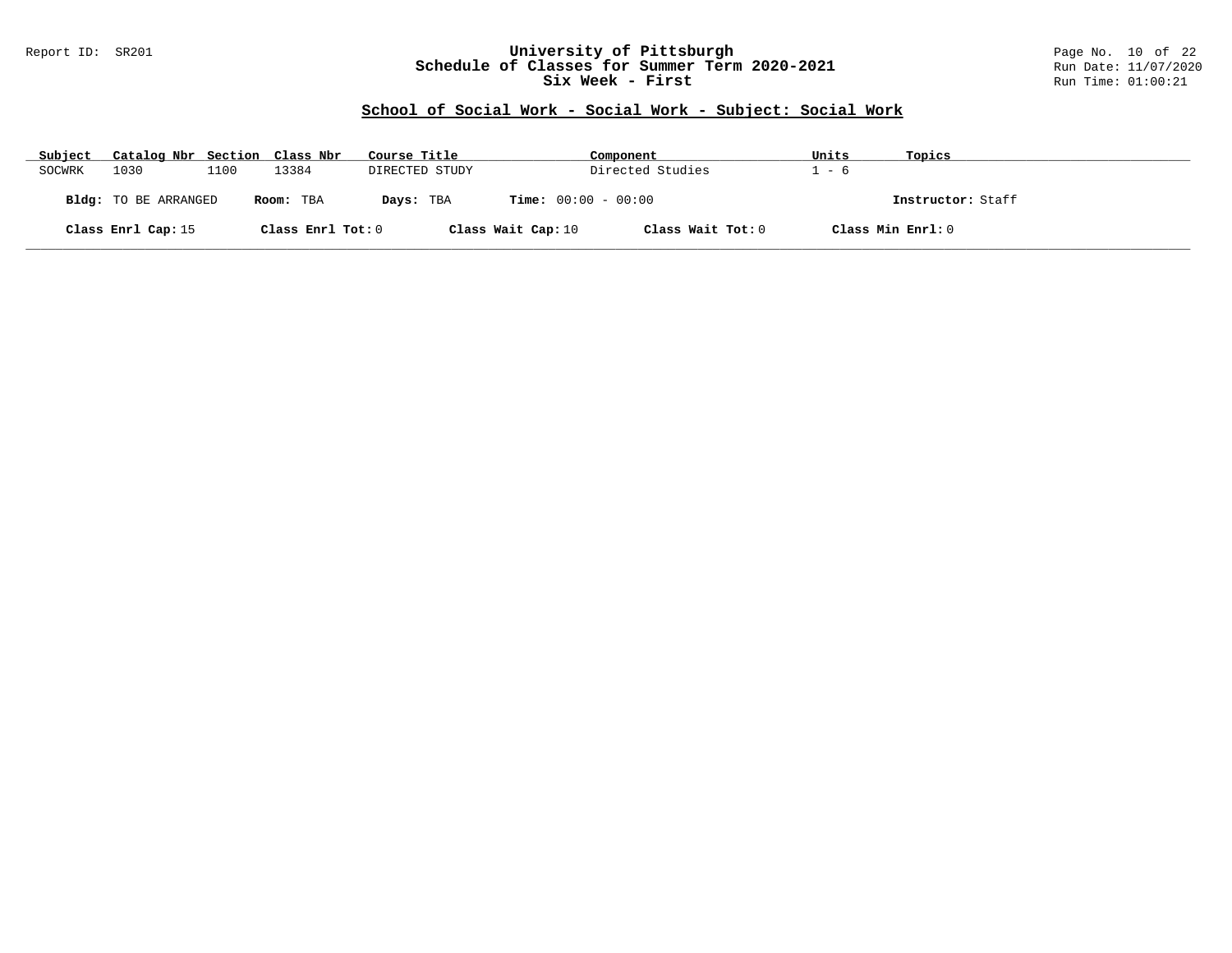#### Report ID: SR201 **University of Pittsburgh** Page No. 11 of 22 **Schedule of Classes for Summer Term 2020-2021** Run Date: 11/07/2020 **Six Week - Second Run Time: 01:00:21**

| Catalog Nbr Section Class Nbr<br>Subject | Course Title                                | Component                                                                                  | Units<br>Topics   |
|------------------------------------------|---------------------------------------------|--------------------------------------------------------------------------------------------|-------------------|
| 2097<br>1200<br>SWCOSA                   | 13394<br>DIRECTED STUDY - COSA              | Directed Studies                                                                           | $1 - 3$           |
| Bldg: TO BE ARRANGED                     | Room: TBA $Days:$ TBA $Time: 00:00 - 00:00$ |                                                                                            | Instructor: Staff |
|                                          |                                             | Class Enrl Cap: 10 Class Enrl Tot: 0 Class Wait Cap: 0 Class Wait Tot: 0 Class Min Enrl: 0 |                   |
| SWCOSA<br>2099<br>1200                   | 13389<br>FIELD WORK                         | Practicum                                                                                  | $1 - 8$           |
| Bldg: TO BE ARRANGED                     | Room: TBA $Days:$ TBA $Time: 00:00 - 00:00$ |                                                                                            | Instructor: Staff |
|                                          |                                             | Class Enrl Cap: 20 Class Enrl Tot: 0 Class Wait Cap: 0 Class Wait Tot: 0 Class Min Enrl: 0 |                   |
| 2099<br>1210<br>SWCOSA                   | 13416<br>FIELD WORK                         | Practicum                                                                                  | $1 - 8$           |
| Bldg: TO BE ARRANGED                     | Room: TBA $Days:$ TBA $Time: 00:00 - 00:00$ |                                                                                            | Instructor: Staff |
|                                          |                                             | Class Enrl Cap: 35 Class Enrl Tot: 0 Class Wait Cap: 0 Class Wait Tot: 0 Class Min Enrl: 0 |                   |
| 1220<br>SWCOSA<br>2099                   | 13418<br>FIELD WORK                         | Practicum                                                                                  | $1 - 8$           |
| Bldg: TO BE ARRANGED                     | Room: TBA $Days:$ TBA $Time: 00:00 - 00:00$ |                                                                                            | Instructor: Staff |
|                                          |                                             | Class Enrl Cap: 35 Class Enrl Tot: 0 Class Wait Cap: 0 Class Wait Tot: 0 Class Min Enrl: 0 |                   |
| SWCOSA<br>2099<br>1230                   | 13415<br>FIELD WORK                         | Practicum                                                                                  | $1 - 8$           |
| Bldg: TO BE ARRANGED                     | Room: TBA $Days:$ TBA $Time: 00:00 - 00:00$ |                                                                                            | Instructor: Staff |
|                                          |                                             | Class Enrl Cap: 35 Class Enrl Tot: 0 Class Wait Cap: 0 Class Wait Tot: 0 Class Min Enrl: 0 |                   |
| 2099<br>SWCOSA<br>1240                   | 13417<br>FIELD WORK                         | Practicum                                                                                  | $1 - 8$           |
| Bldg: TO BE ARRANGED                     | Room: TBA $Days:$ TBA Time: $00:00 - 00:00$ |                                                                                            | Instructor: Staff |
|                                          |                                             | Class Enrl Cap: 35 Class Enrl Tot: 0 Class Wait Cap: 0 Class Wait Tot: 0 Class Min Enrl: 0 |                   |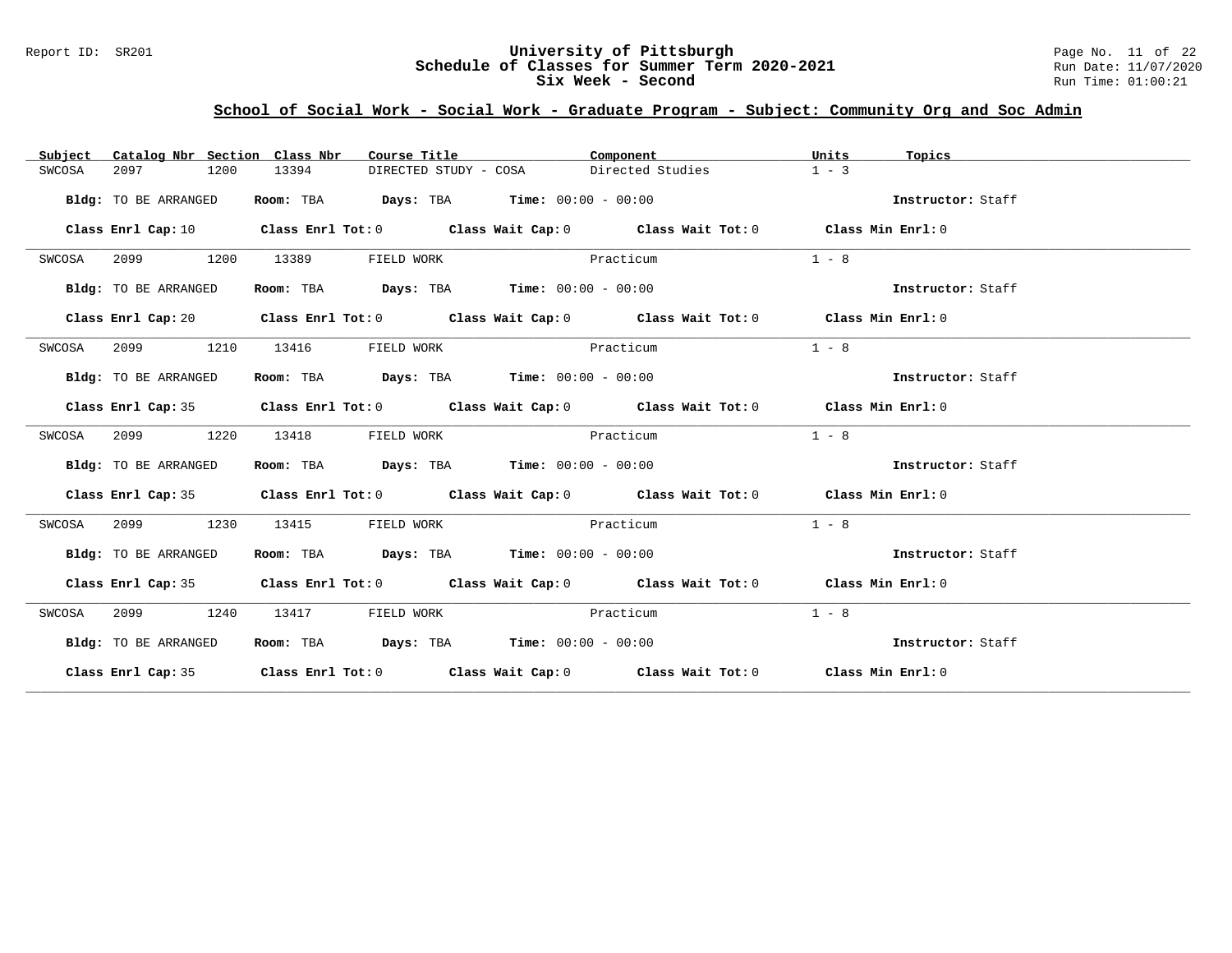#### Report ID: SR201 **University of Pittsburgh** Page No. 12 of 22 **Schedule of Classes for Summer Term 2020-2021** Run Date: 11/07/2020 **Six Week - Second Run Time: 01:00:21**

| Subject | Catalog Nbr Section Class Nbr |      |                   | Course Title   | Component                    |                   | Units | Topics            |
|---------|-------------------------------|------|-------------------|----------------|------------------------------|-------------------|-------|-------------------|
| SWGEN   | 2097                          | 1200 | 13390             | DIRECTED STUDY | Directed Studies             |                   | - 6   |                   |
|         | <b>Bldg:</b> TO BE ARRANGED   |      | Room: TBA         | Days: TBA      | <b>Time:</b> $00:00 - 00:00$ |                   |       | Instructor: Staff |
|         | Class Enrl Cap: 25            |      | Class Enrl Tot: 0 |                | Class Wait Cap: 0            | Class Wait Tot: 0 |       | Class Min Enrl: 0 |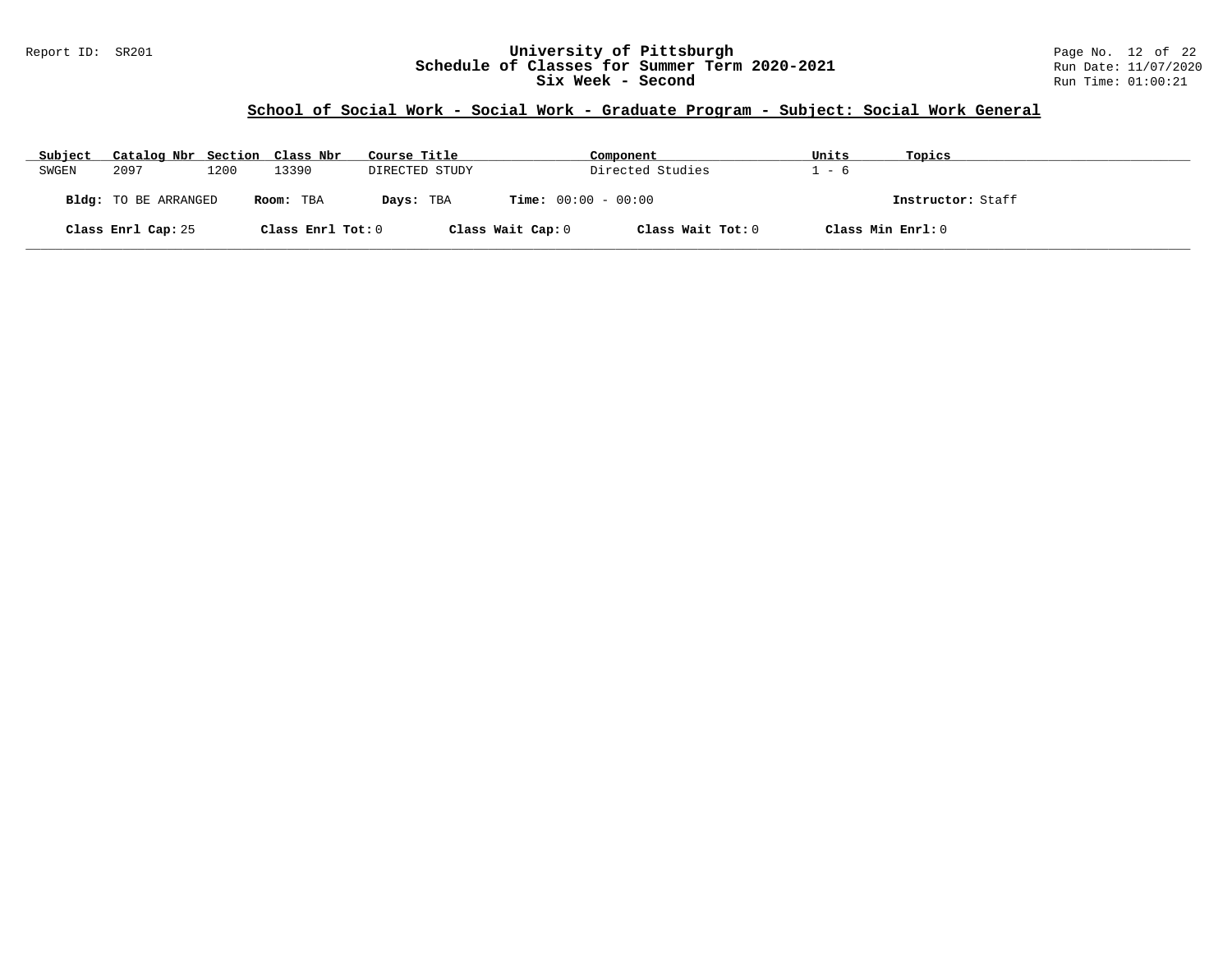#### Report ID: SR201 **University of Pittsburgh** Page No. 13 of 22 **Schedule of Classes for Summer Term 2020-2021** Run Date: 11/07/2020 **Six Week - Second Run Time: 01:00:21**

| Subject | Catalog Nbr Section Class Nbr |      |                     | Course Title |                                                | Component           | Units   | Topics              |
|---------|-------------------------------|------|---------------------|--------------|------------------------------------------------|---------------------|---------|---------------------|
| SWINT   | 2097                          | 1200 | 13395               |              | DRCTD STUDY INTRPRSNAL SKILLS Directed Studies |                     | $1 - 3$ |                     |
|         | <b>Bldg:</b> TO BE ARRANGED   |      | Room: TBA           | Days: TBA    | <b>Time:</b> $00:00 - 00:00$                   |                     |         | Instructor: Staff   |
|         | Class Enrl Cap: 10            |      | Class Enrl Tot: $0$ |              | Class Wait Cap: 0                              | Class Wait Tot: $0$ |         | Class Min $Enrl: 0$ |
|         |                               |      |                     | FIELD WORK   |                                                |                     |         |                     |
| SWINT   | 2099                          | 1490 | 13438               |              |                                                | Practicum           | $1 - 8$ |                     |
|         | Bldg: TO BE ARRANGED          |      | Room: TBA           | Davs: TBA    | <b>Time:</b> $00:00 - 00:00$                   |                     |         | Instructor: Staff   |
|         | Class Enrl Cap: 35            |      | Class $Enr1 Tot: 0$ |              | Class Wait Cap: 0                              | Class Wait Tot: $0$ |         | Class Min Enrl: 0   |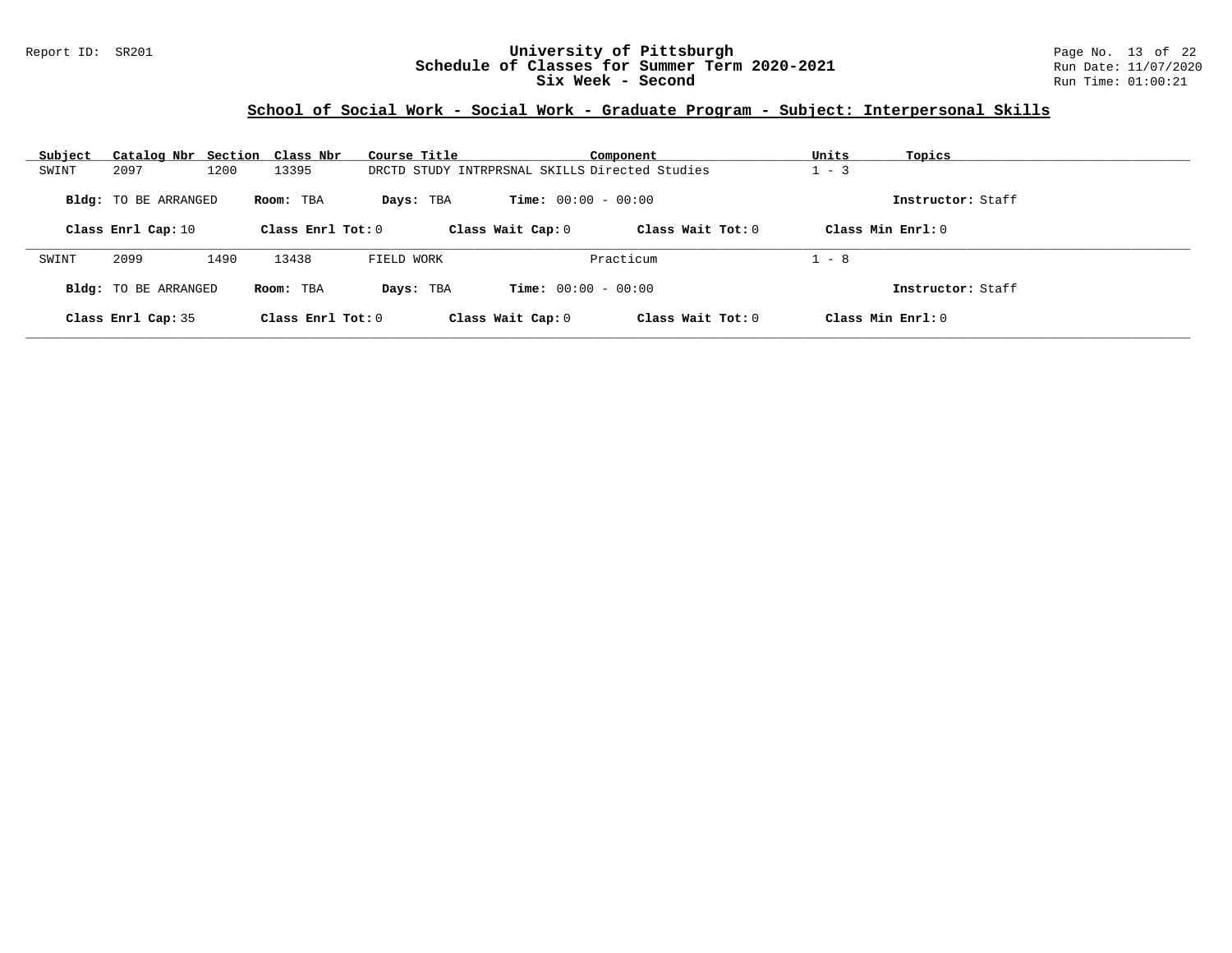#### Report ID: SR201 **University of Pittsburgh** Page No. 14 of 22 **Schedule of Classes for Summer Term 2020-2021** Run Date: 11/07/2020 **Six Week - Second Run Time: 01:00:21**

# **School of Social Work - Social Work - Subject: Social Work**

| Subject | Catalog Nbr Section Class Nbr |      |                   | Course Title   |                              | Component         | Units             | Topics            |
|---------|-------------------------------|------|-------------------|----------------|------------------------------|-------------------|-------------------|-------------------|
| SOCWRK  | 1030                          | 1200 | L3397             | DIRECTED STUDY |                              | Directed Studies  | - 6               |                   |
|         | Bldg: TO BE ARRANGED          |      | Room: TBA         | Days: TBA      | <b>Time:</b> $00:00 - 00:00$ |                   |                   | Instructor: Staff |
|         | Class Enrl Cap: 5             |      | Class Enrl Tot: 0 |                | Class Wait Cap: 5            | Class Wait Tot: 0 | Class Min Enrl: 0 |                   |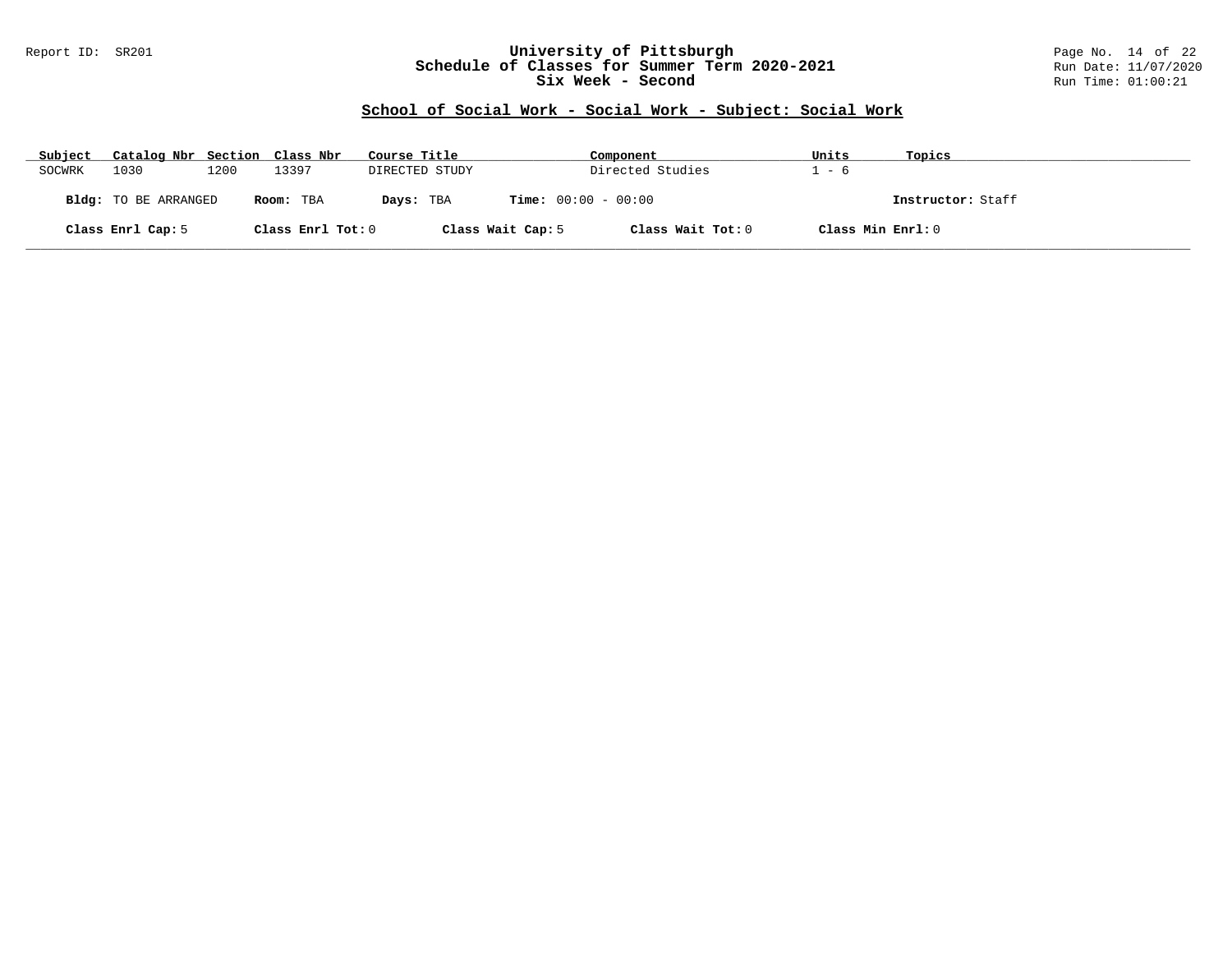# **School of Social Work - Office of the Dean, School of Social Work - Subject: FT Diss Study SOC WK**

| Subject | Catalog Nbr Section Class Nbr |      |                   | Course Title                                        | Component         | Units | Topics            |
|---------|-------------------------------|------|-------------------|-----------------------------------------------------|-------------------|-------|-------------------|
| FTDL    | 0000                          | 1010 | 13391             | FULL-TIME DISSERTATION STUDY Full Time Dissertation |                   |       |                   |
|         | <b>Bldg:</b> TO BE ARRANGED   |      | Room: TBA         | <b>Time:</b> $00:00 - 00:00$<br>Days: TBA           |                   |       | Instructor: Staff |
|         | Class Enrl Cap: 999           |      | Class Enrl Tot: 0 | Class Wait Cap: 0                                   | Class Wait Tot: 0 |       | Class Min Enrl: 0 |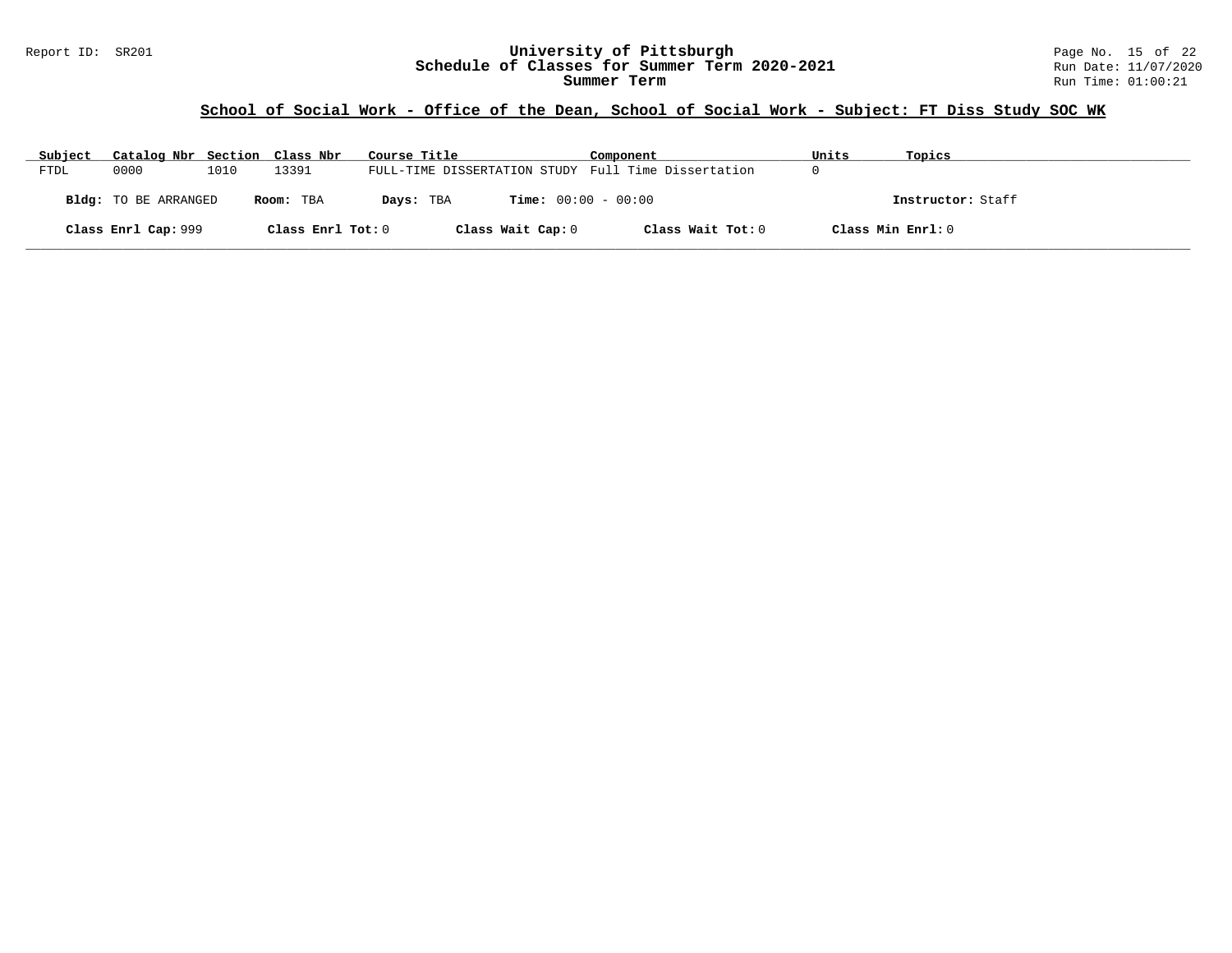#### Report ID: SR201 **University of Pittsburgh** Page No. 16 of 22 **Schedule of Classes for Summer Term 2020-2021** Run Date: 11/07/2020 **Summer Term** Run Time: 01:00:21

| Catalog Nbr Section Class Nbr<br>Subject | Course Title                                                   | Component                                                                                  | Units<br>Topics                 |
|------------------------------------------|----------------------------------------------------------------|--------------------------------------------------------------------------------------------|---------------------------------|
| 2097<br>1010<br>SWCOSA                   | 13399<br>DIRECTED STUDY - COSA                                 | Directed Studies                                                                           | $1 - 3$                         |
| Bldg: TO BE ARRANGED                     | Room: TBA $Days:$ TBA $Time: 00:00 - 00:00$                    |                                                                                            | Instructor: Staff               |
| Class Enrl Cap: 10                       |                                                                | Class Enrl Tot: $0$ Class Wait Cap: $0$ Class Wait Tot: $0$ Class Min Enrl: $0$            |                                 |
| 2099<br>1010<br>SWCOSA                   | 13402<br>FIELD WORK                                            | Practicum                                                                                  | $1 - 8$                         |
| Bldg: TO BE ARRANGED                     | Room: TBA $Days:$ TBA $Time: 00:00 - 00:00$                    |                                                                                            | Instructor: Dalessandro, John P |
|                                          |                                                                | Class Enrl Cap: 50 Class Enrl Tot: 0 Class Wait Cap: 0 Class Wait Tot: 0 Class Min Enrl: 0 |                                 |
| 2099<br>1020<br>SWCOSA                   | 13419<br>FIELD WORK                                            | Practicum                                                                                  | $1 - 8$                         |
| Bldg: TO BE ARRANGED                     | Room: TBA $\rule{1em}{0.15mm}$ Days: TBA Time: $00:00 - 00:00$ |                                                                                            | Instructor: Staff               |
|                                          |                                                                | Class Enrl Cap: 35 Class Enrl Tot: 0 Class Wait Cap: 0 Class Wait Tot: 0 Class Min Enrl: 0 |                                 |
| SWCOSA<br>2099<br>1030                   | 13420<br>FIELD WORK                                            | Practicum                                                                                  | $1 - 8$                         |
| Bldg: TO BE ARRANGED                     | Room: TBA $\rule{1em}{0.15mm}$ Days: TBA Time: $00:00 - 00:00$ |                                                                                            | Instructor: Staff               |
|                                          |                                                                | Class Enrl Cap: 35 Class Enrl Tot: 0 Class Wait Cap: 0 Class Wait Tot: 0 Class Min Enrl: 0 |                                 |
| 2099<br>1040<br>SWCOSA                   | FIELD WORK<br>13421                                            | Practicum                                                                                  | $1 - 8$                         |
| Bldg: TO BE ARRANGED                     | Room: TBA $Days: TBA$ Time: $00:00 - 00:00$                    |                                                                                            | Instructor: Staff               |
|                                          |                                                                | Class Enrl Cap: 35 Class Enrl Tot: 0 Class Wait Cap: 0 Class Wait Tot: 0 Class Min Enrl: 0 |                                 |
| 2099<br>1050<br>SWCOSA                   | 13422<br>FIELD WORK                                            | Practicum                                                                                  | $1 - 8$                         |
| Bldg: TO BE ARRANGED                     | Room: TBA $Days:$ TBA $Time: 00:00 - 00:00$                    |                                                                                            | Instructor: Staff               |
|                                          |                                                                | Class Enrl Cap: 35 Class Enrl Tot: 0 Class Wait Cap: 0 Class Wait Tot: 0 Class Min Enrl: 0 |                                 |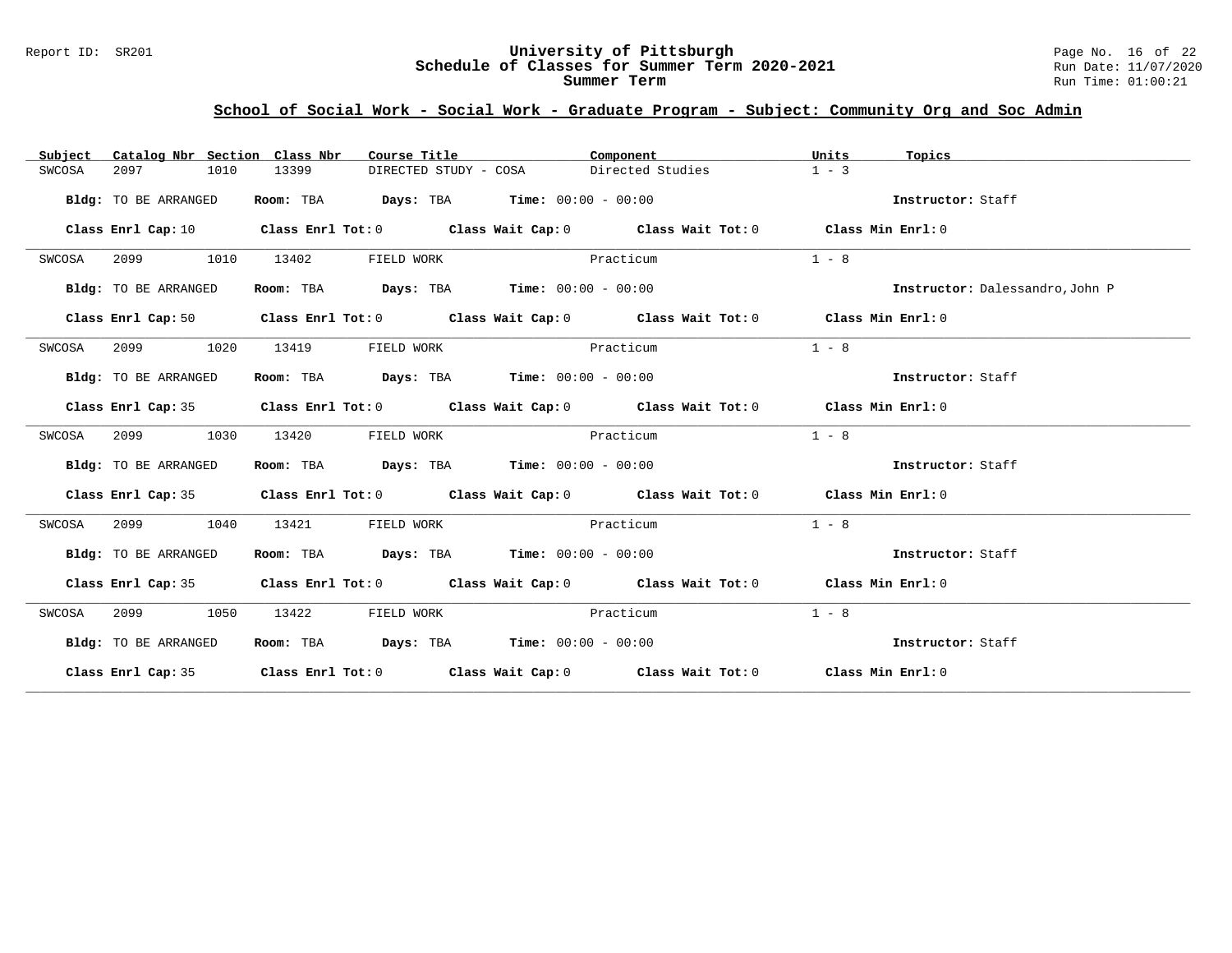#### Report ID: SR201 **University of Pittsburgh** Page No. 17 of 22 **Schedule of Classes for Summer Term 2020-2021** Run Date: 11/07/2020 **Summer Term** Run Time: 01:00:21

| Subject   | Catalog Nbr Section Class Nbr |      |                   | Course Title                                                                                                          |                              | Component         | Units         | Topics                          |
|-----------|-------------------------------|------|-------------------|-----------------------------------------------------------------------------------------------------------------------|------------------------------|-------------------|---------------|---------------------------------|
| SWGEN     | 2097                          | 1010 | 13400             | DIRECTED STUDY                                                                                                        |                              | Directed Studies  | $1 - 6$       |                                 |
|           | Bldg: TO BE ARRANGED          |      | Room: TBA         | Days: TBA                                                                                                             | <b>Time:</b> $00:00 - 00:00$ |                   |               | Instructor: Ambuske, Amy        |
|           |                               |      |                   |                                                                                                                       |                              |                   |               | Petracchi, Helen E              |
|           | Class Enrl Cap: 20            |      | Class Enrl Tot: 0 |                                                                                                                       | Class Wait Cap: 0            | Class Wait Tot: 0 |               | Class Min Enrl: 0               |
| SWGEN     | 2098                          | 1640 | 13914             | GENERALIST SOCIAL WRK PRACTICELecture                                                                                 |                              |                   | $\mathcal{L}$ |                                 |
| Bldg: TBA |                               |      | Room: TBA         | <b>Days:</b> Tu <b>Time:</b> $17:30 - 21:20$                                                                          |                              |                   |               | Instructor: Dalessandro, John P |
|           | Class Enrl Cap: 24            |      |                   | Class Enrl Tot: 0 Class Wait Cap: 0<br>Room Characteristics: Air Conditioning(1), (1), PeopleSoft - Scheduled (PS)(1) |                              | Class Wait Tot: 0 |               | Class Min Enrl: 0               |
| SWGEN     | 2099                          | 1010 | 13403             | GENERALIST FIELDWORK                                                                                                  |                              | Practicum         | $1 - 6$       |                                 |
|           | <b>Bldg:</b> TO BE ARRANGED   |      | Room: TBA         | Days: TBA                                                                                                             | <b>Time:</b> $00:00 - 00:00$ |                   |               | Instructor: Cherry, Melvin C    |
|           | Class Enrl Cap: 50            |      | Class Enrl Tot: 0 |                                                                                                                       | Class Wait Cap: 0            | Class Wait Tot: 0 |               | Class Min Enrl: 0               |
| SWGEN     | 2099                          | 1040 | 13423             | GENERALIST FIELDWORK                                                                                                  |                              | Practicum         | $1 - 6$       |                                 |
|           | <b>Bldg:</b> TO BE ARRANGED   |      | Room: TBA         | Days: TBA                                                                                                             | <b>Time:</b> $00:00 - 00:00$ |                   |               | Instructor: Cahalane, Helen     |
|           | Class Enrl Cap: 20            |      | Class Enrl Tot: 0 |                                                                                                                       | Class Wait Cap: 0            | Class Wait Tot: 0 |               | Class Min Enrl: 0               |
| SWGEN     | 2099                          | 1050 | 13424             | GENERALIST FIELDWORK                                                                                                  |                              | Practicum         | $1 - 6$       |                                 |
|           | Bldg: TO BE ARRANGED          |      | Room: TBA         | Days: TBA                                                                                                             | $Time: 00:00 - 00:00$        |                   |               | Instructor: Dalessandro, John P |
|           | Class Enrl Cap: 50            |      | Class Enrl Tot: 0 |                                                                                                                       | Class Wait Cap: 0            | Class Wait Tot: 0 |               | Class Min Enrl: 0               |
| SWGEN     | 2099                          | 1060 | 13425             | GENERALIST FIELDWORK                                                                                                  |                              | Practicum         | $1 - 6$       |                                 |
|           | Bldg: TO BE ARRANGED          |      | Room: TBA         | Days: TBA                                                                                                             | <b>Time:</b> $00:00 - 00:00$ |                   |               | Instructor: Staff               |
|           | Class Enrl Cap: 20            |      | Class Enrl Tot: 0 |                                                                                                                       | Class Wait Cap: 0            | Class Wait Tot: 0 |               | Class Min Enrl: 0               |
| SWGEN     | 2099                          | 1070 | 13426             | GENERALIST FIELDWORK                                                                                                  |                              | Practicum         | $1 - 6$       |                                 |
|           | Bldg: TO BE ARRANGED          |      | Room: TBA         | Days: TBA                                                                                                             | $Time: 00:00 - 00:00$        |                   |               | Instructor: Melnick, Alicia D   |
|           | Class Enrl Cap: 30            |      | Class Enrl Tot: 0 |                                                                                                                       | Class Wait Cap: 0            | Class Wait Tot: 0 |               | Class Min Enrl: 0               |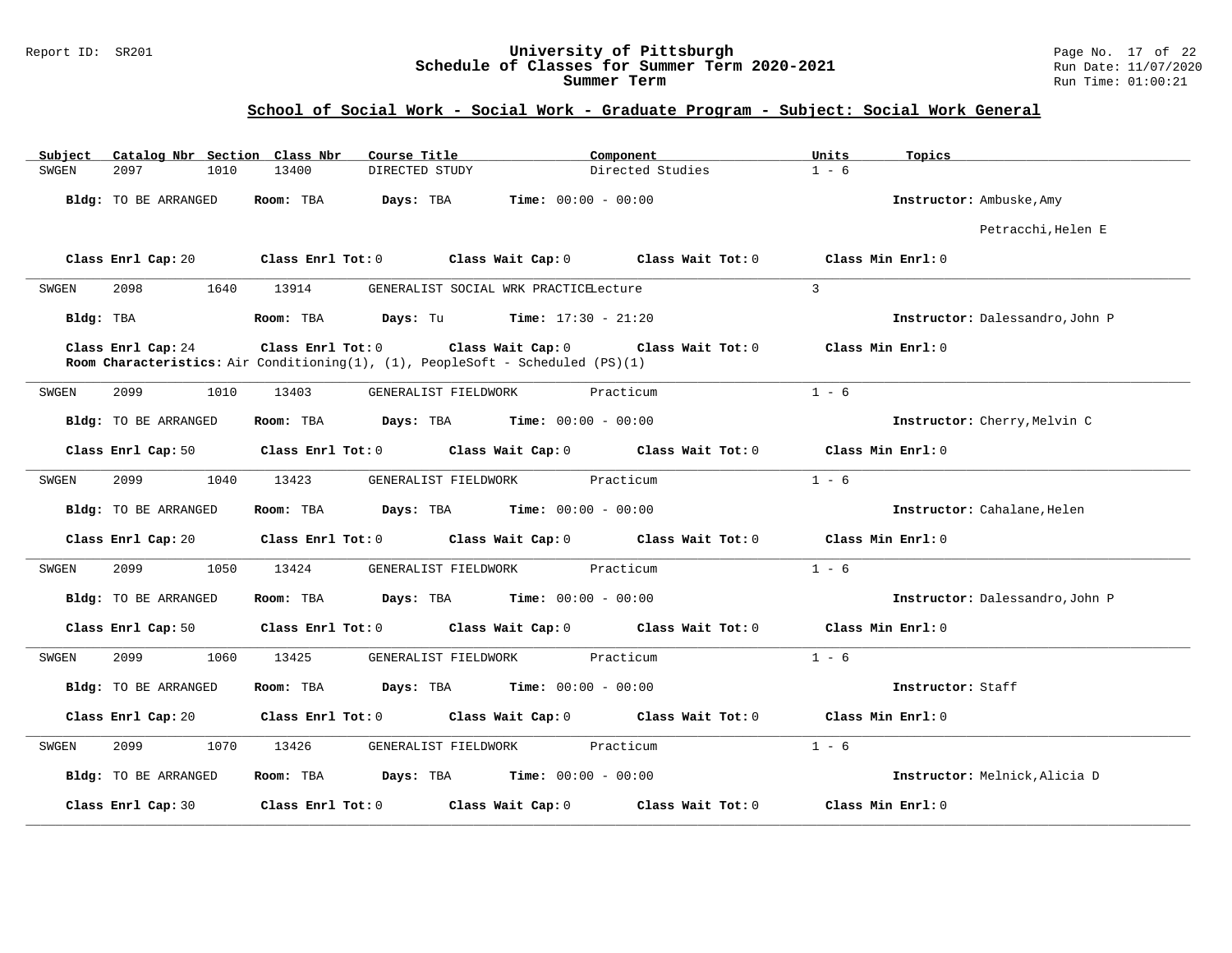#### Report ID: SR201 **University of Pittsburgh** Page No. 18 of 22 **Schedule of Classes for Summer Term 2020-2021** Run Date: 11/07/2020 **Summer Term** Run Time: 01:00:21

| Subject | Catalog Nbr Section Class Nbr | Course Title                                                                               | Component | Units<br>Topics                        |
|---------|-------------------------------|--------------------------------------------------------------------------------------------|-----------|----------------------------------------|
| SWGEN   | 2099<br>1080                  | 13427<br>GENERALIST FIELDWORK                                                              | Practicum | $1 - 6$                                |
|         | Bldg: TO BE ARRANGED          | Room: TBA $Days:$ TBA $Time: 00:00 - 00:00$                                                |           | Instructor: Johnson, Alicia D          |
|         |                               | Class Enrl Cap: 20 Class Enrl Tot: 0 Class Wait Cap: 0 Class Wait Tot: 0 Class Min Enrl: 0 |           |                                        |
| SWGEN   | 2099<br>1090                  | 13428<br>GENERALIST FIELDWORK Practicum                                                    |           | $1 - 6$                                |
|         | Bldg: TO BE ARRANGED          | Room: TBA $Days:$ TBA $Time: 00:00 - 00:00$                                                |           | Instructor: Robinson, Deborah C.S.     |
|         |                               | Class Enrl Cap: 20 Class Enrl Tot: 0 Class Wait Cap: 0 Class Wait Tot: 0 Class Min Enrl: 0 |           |                                        |
| SWGEN   | 2099                          | GENERALIST FIELDWORK Practicum<br>1101 13429                                               |           | $1 - 6$                                |
|         | Bldg: TO BE ARRANGED          | Room: TBA $\rule{1em}{0.15mm}$ Days: TBA $\rule{1.5mm}{0.15mm}$ Time: $00:00 - 00:00$      |           | Instructor: Ambuske, Amy               |
|         |                               | Class Enrl Cap: 20 Class Enrl Tot: 0 Class Wait Cap: 0 Class Wait Tot: 0 Class Min Enrl: 0 |           |                                        |
| SWGEN   | 2099<br>1110                  | 13430<br>GENERALIST FIELDWORK Practicum                                                    |           | $1 - 6$                                |
|         | Bldg: TO BE ARRANGED          | Room: TBA $Days:$ TBA $Time: 00:00 - 00:00$                                                |           | Instructor: Staff                      |
|         |                               | Class Enrl Cap: 20 Class Enrl Tot: 0 Class Wait Cap: 0 Class Wait Tot: 0 Class Min Enrl: 0 |           |                                        |
| SWGEN   | 1120<br>2099                  | GENERALIST FIELDWORK Practicum<br>15899                                                    |           | $1 - 6$                                |
|         | Bldg: TO BE ARRANGED          | Room: TBA $Days:$ TBA $Time: 00:00 - 00:00$                                                |           | Instructor: Zorich, Michelle A         |
|         |                               | Class Enrl Cap: 20 Class Enrl Tot: 0 Class Wait Cap: 0 Class Wait Tot: 0 Class Min Enrl: 0 |           |                                        |
| SWGEN   | 2099 1125                     | 19727<br>GENERALIST FIELDWORK Practicum                                                    |           | $1 - 6$                                |
|         | Bldg: TO BE ARRANGED          | Room: TBA $Days:$ TBA $Time: 00:00 - 00:00$                                                |           | Instructor: Eckstrom, Stephanie Arline |
|         |                               | Class Enrl Cap: 35 Class Enrl Tot: 0 Class Wait Cap: 0 Class Wait Tot: 0 Class Min Enrl: 0 |           |                                        |
| SWGEN   | 3025 1010 13382               | DIRECTED STUDY Directed Studies                                                            |           | $1 - 6$                                |
|         | Bldg: TO BE ARRANGED          | Room: TBA $Days:$ TBA $Time: 00:00 - 00:00$                                                |           | Instructor: Staff                      |
|         |                               | Class Enrl Cap: 15 Class Enrl Tot: 0 Class Wait Cap: 0 Class Wait Tot: 0 Class Min Enrl: 0 |           |                                        |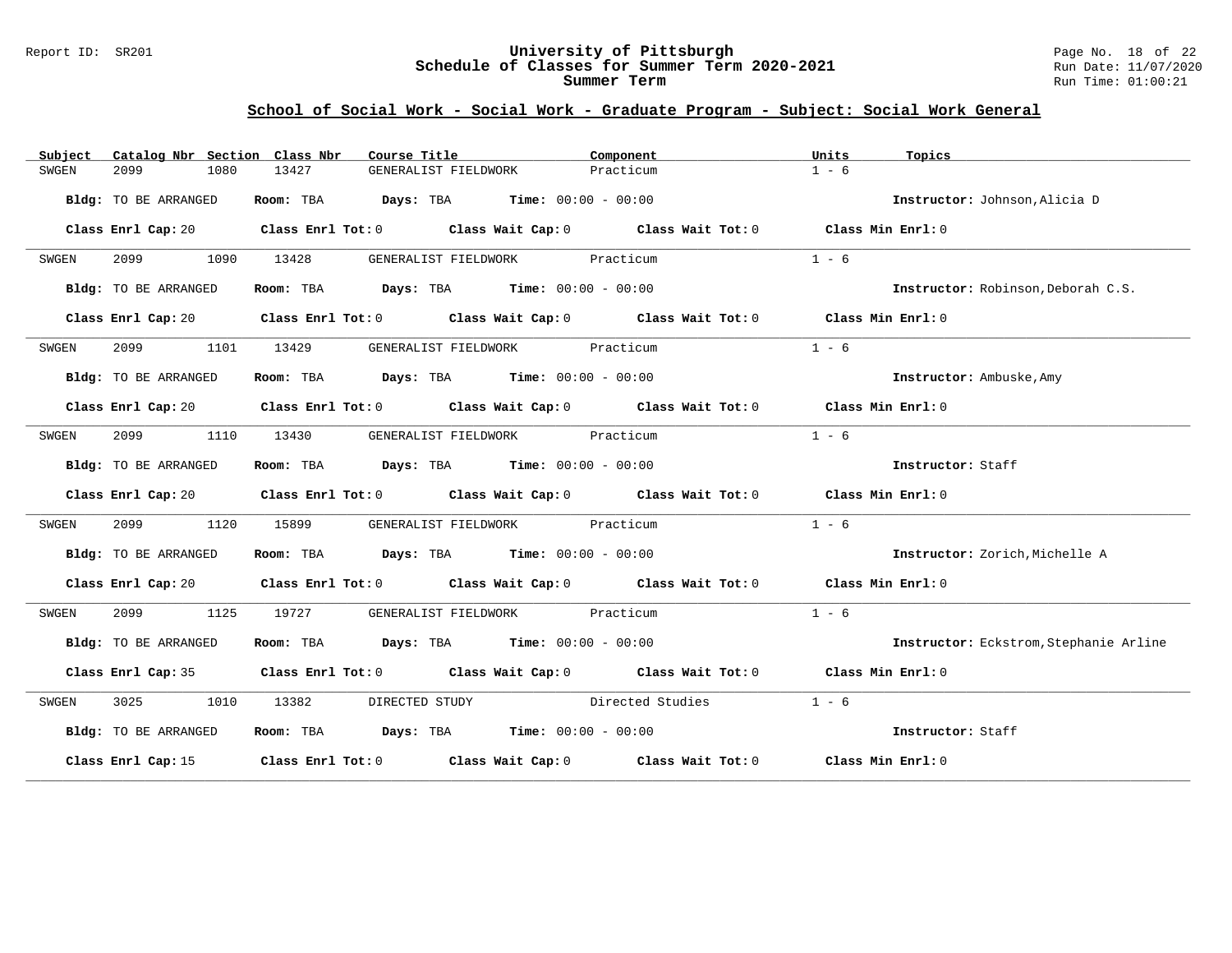#### Report ID: SR201 **University of Pittsburgh** Page No. 19 of 22 **Schedule of Classes for Summer Term 2020-2021** Run Date: 11/07/2020 **Summer Term** Run Time: 01:00:21

| Subject                     | Catalog Nbr Section Class Nbr | Course Title                                |                                                | Component                                                                                                                      | Units             | Topics                                 |
|-----------------------------|-------------------------------|---------------------------------------------|------------------------------------------------|--------------------------------------------------------------------------------------------------------------------------------|-------------------|----------------------------------------|
| 2097<br>SWINT               | 1010<br>13401                 |                                             | DRCTD STUDY INTRPRSNAL SKILLS Directed Studies |                                                                                                                                | $1 - 3$           |                                        |
| Bldg: TO BE ARRANGED        |                               | Room: TBA $Days:$ TBA $Time: 00:00 - 00:00$ |                                                |                                                                                                                                |                   | Instructor: Staff                      |
|                             |                               |                                             |                                                | Class Enrl Cap: 20 Class Enrl Tot: 0 Class Wait Cap: 0 Class Wait Tot: 0 Class Min Enrl: 0                                     |                   |                                        |
| SWINT                       | 2099 1010 13410               | FIELD WORK                                  |                                                | Practicum                                                                                                                      | $1 - 8$           |                                        |
| Bldg: TO BE ARRANGED        |                               | Room: TBA $Days:$ TBA $Time: 00:00 - 00:00$ |                                                |                                                                                                                                |                   | Instructor: Zorich, Michelle A         |
|                             |                               |                                             |                                                | Class Enrl Cap: 40 Class Enrl Tot: 0 Class Wait Cap: 0 Class Wait Tot: 0 Class Min Enrl: 0                                     |                   |                                        |
| SWINT                       | 2099 1020 13406               | FIELD WORK                                  |                                                | Practicum                                                                                                                      | $1 - 8$           |                                        |
| <b>Bldg:</b> TO BE ARRANGED |                               | Room: TBA $Days:$ TBA $Time: 00:00 - 00:00$ |                                                |                                                                                                                                |                   | Instructor: Eckstrom, Stephanie Arline |
|                             |                               |                                             |                                                | Class Enrl Cap: 60 $\qquad$ Class Enrl Tot: 0 $\qquad$ Class Wait Cap: 0 $\qquad$ Class Wait Tot: 0                            | Class Min Enrl: 0 |                                        |
| SWINT                       | 2099 1030 13405 FIELD WORK    |                                             | Practicum                                      |                                                                                                                                | $1 - 8$           |                                        |
| Bldg: TO BE ARRANGED        |                               | Room: TBA $Days:$ TBA $Time: 00:00 - 00:00$ |                                                |                                                                                                                                |                   | Instructor: Dalessandro, John P        |
|                             |                               |                                             |                                                | Class Enrl Cap: 50 $\qquad$ Class Enrl Tot: 0 $\qquad$ Class Wait Cap: 0 $\qquad$ Class Wait Tot: 0 $\qquad$ Class Min Enrl: 0 |                   |                                        |
| SWINT                       | 2099 1040 13404               | FIELD WORK                                  | Practicum                                      |                                                                                                                                | $1 - 8$           |                                        |
| Bldg: TO BE ARRANGED        |                               | Room: TBA $Days:$ TBA Time: $00:00 - 00:00$ |                                                |                                                                                                                                |                   | Instructor: Cahalane, Helen            |
|                             |                               |                                             |                                                | Class Enrl Cap: 50 $\qquad$ Class Enrl Tot: 0 $\qquad$ Class Wait Cap: 0 $\qquad$ Class Wait Tot: 0                            | Class Min Enrl: 0 |                                        |
| 2099<br>SWINT               | 1050<br>13439                 | FIELD WORK                                  | Practicum                                      |                                                                                                                                | $1 - 8$           |                                        |
| Bldg: TO BE ARRANGED        |                               | Room: TBA $Days: TBA$ Time: $00:00 - 00:00$ |                                                |                                                                                                                                |                   | Instructor: Johnson, Alicia D          |
|                             |                               |                                             |                                                | Class Enrl Cap: 35 Class Enrl Tot: 0 Class Wait Cap: 0 Class Wait Tot: 0 Class Min Enrl: 0                                     |                   |                                        |
| SWINT                       | 2099 1060 13440 FIELD WORK    |                                             | Practicum                                      |                                                                                                                                | $1 - 8$           |                                        |
| Bldg: TO BE ARRANGED        |                               | Room: TBA $Days:$ TBA $Time: 00:00 - 00:00$ |                                                |                                                                                                                                |                   | Instructor: Borish, Laura B            |
|                             |                               |                                             |                                                | Class Enrl Cap: 35 Class Enrl Tot: 0 Class Wait Cap: 0 Class Wait Tot: 0                                                       | Class Min Enrl: 0 |                                        |
| 2099<br>SWINT               | 1070<br>13441                 | FIELD WORK                                  |                                                | Practicum                                                                                                                      | $1 - 8$           |                                        |
| Bldg: TO BE ARRANGED        |                               | Room: TBA $Days:$ TBA $Time: 00:00 - 00:00$ |                                                |                                                                                                                                |                   | Instructor: Betru, Yodit Keck          |
|                             |                               |                                             |                                                | Class Enrl Cap: 35 $\qquad$ Class Enrl Tot: 0 $\qquad$ Class Wait Cap: 0 $\qquad$ Class Wait Tot: 0                            | Class Min Enrl: 0 |                                        |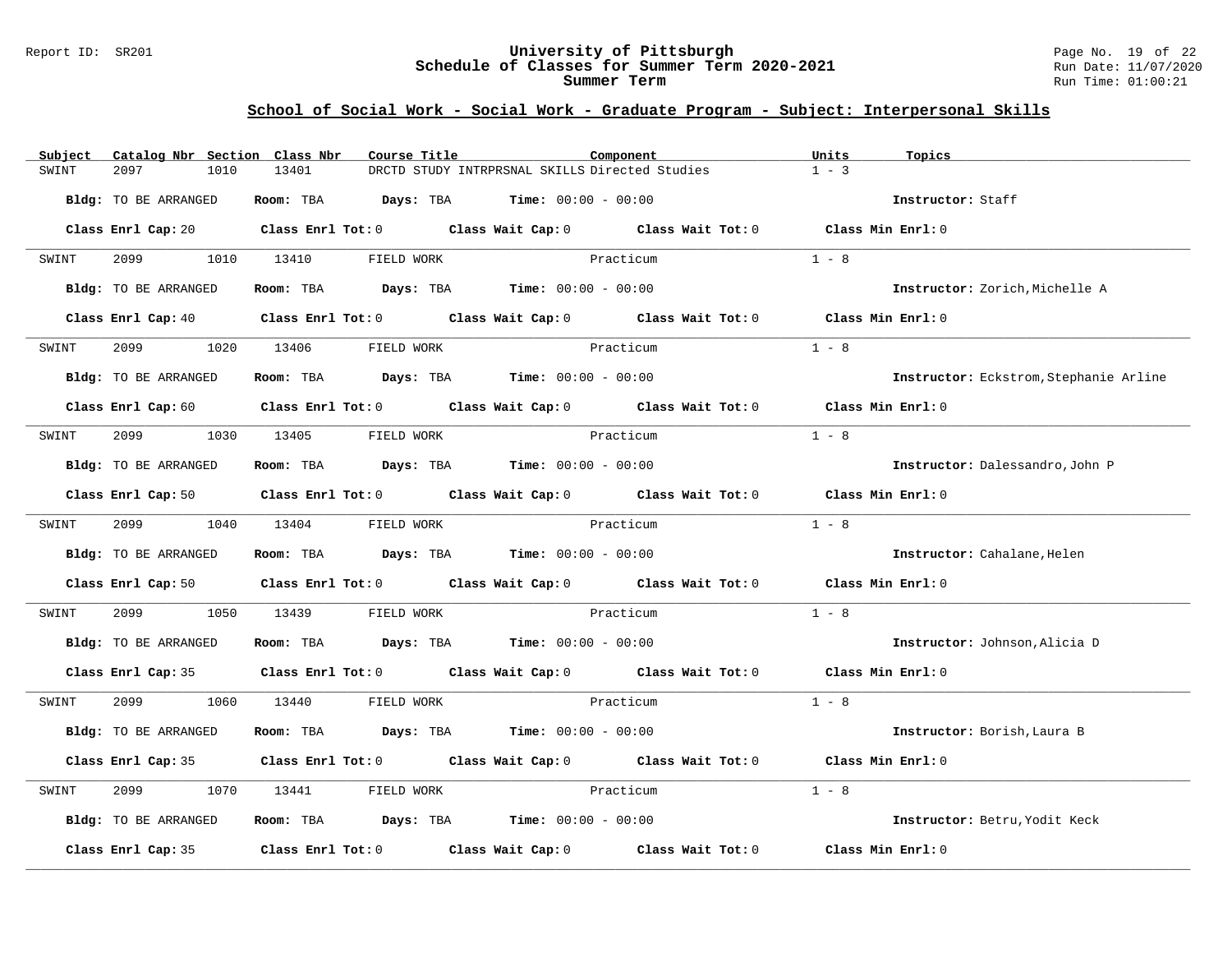| SWINT | 1080<br>2099                | 13442     | FIELD WORK                                        | Practicum |                                                                                            | $1 - 8$           |                                    |
|-------|-----------------------------|-----------|---------------------------------------------------|-----------|--------------------------------------------------------------------------------------------|-------------------|------------------------------------|
|       | Bldg: TO BE ARRANGED        | Room: TBA | <b>Days:</b> TBA <b>Time:</b> $00:00 - 00:00$     |           |                                                                                            |                   | Instructor: Robinson, Deborah C.S. |
|       | Class Enrl Cap: 35          |           |                                                   |           | Class Enrl Tot: $0$ Class Wait Cap: $0$ Class Wait Tot: $0$ Class Min Enrl: $0$            |                   |                                    |
| SWINT | 1090<br>2099                | 13443     | FIELD WORK                                        | Practicum |                                                                                            | $1 - 8$           |                                    |
|       | Bldg: TO BE ARRANGED        | Room: TBA | <b>Days:</b> TBA <b>Time:</b> $00:00 - 00:00$     |           |                                                                                            | Instructor: Staff |                                    |
|       |                             |           |                                                   |           | Class Enrl Cap: 35 Class Enrl Tot: 0 Class Wait Cap: 0 Class Wait Tot: 0 Class Min Enrl: 0 |                   |                                    |
| SWINT | 1100<br>2099                | 13444     | FIELD WORK                                        | Practicum |                                                                                            | $1 - 8$           |                                    |
|       | <b>Bldg:</b> TO BE ARRANGED | Room: TBA | $\texttt{Days:}$ TBA <b>Time:</b> $00:00 - 00:00$ |           |                                                                                            | Instructor: Staff |                                    |
|       |                             |           |                                                   |           | Class Enrl Cap: 35 Class Enrl Tot: 0 Class Wait Cap: 0 Class Wait Tot: 0 Class Min Enrl: 0 |                   |                                    |
| SWINT | 1110<br>2099                | 13445     | FIELD WORK                                        | Practicum |                                                                                            | $1 - 8$           |                                    |
|       | Bldg: TO BE ARRANGED        | Room: TBA | <b>Days:</b> TBA <b>Time:</b> $00:00 - 00:00$     |           |                                                                                            | Instructor: Staff |                                    |
|       |                             |           |                                                   |           | Class Enrl Cap: 35 Class Enrl Tot: 0 Class Wait Cap: 0 Class Wait Tot: 0 Class Min Enrl: 0 |                   |                                    |
| SWINT | 2099<br>1120                | 13446     | FIELD WORK                                        | Practicum |                                                                                            | $1 - 8$           |                                    |
|       | <b>Bldg:</b> TO BE ARRANGED | Room: TBA | $\texttt{Days:}$ TBA Time: $00:00 - 00:00$        |           |                                                                                            | Instructor: Staff |                                    |
|       | Class Enrl Cap: 35          |           |                                                   |           | Class Enrl Tot: $0$ Class Wait Cap: $0$ Class Wait Tot: $0$ Class Min Enrl: $0$            |                   |                                    |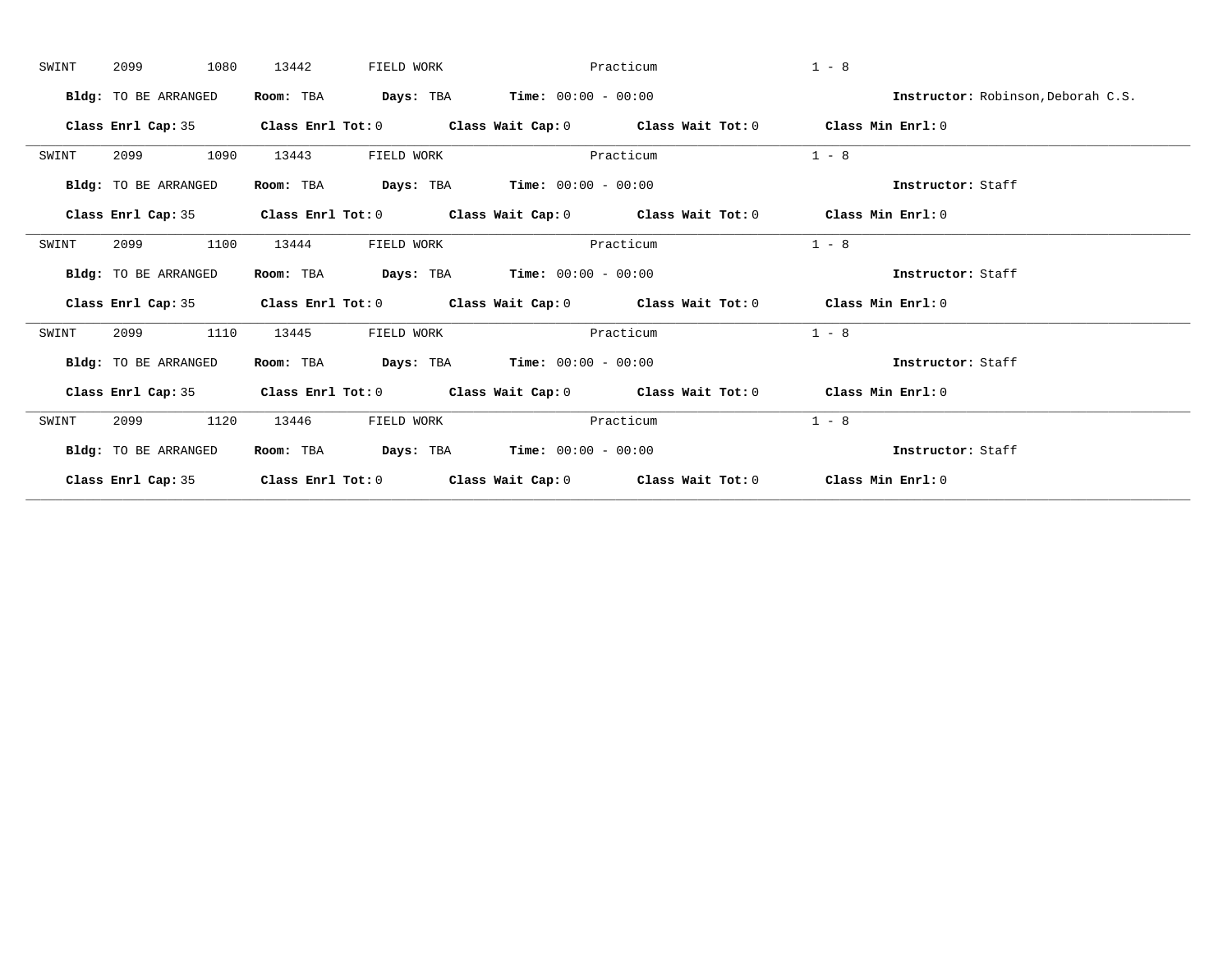#### Report ID: SR201 **University of Pittsburgh** Page No. 21 of 22 **Schedule of Classes for Summer Term 2020-2021** Run Date: 11/07/2020 **Summer Term** Run Time: 01:00:21

| Subject | Catalog Nbr Section Class Nbr |      |                     | Course Title          |                              | Component                                      | Units   | Topics               |
|---------|-------------------------------|------|---------------------|-----------------------|------------------------------|------------------------------------------------|---------|----------------------|
| SWRES   | 3024                          | 1010 | 13407               |                       |                              | DIRCTED STUDY-RESEARCH PRACTCMDirected Studies |         |                      |
|         | <b>Bldg:</b> TO BE ARRANGED   |      | Room: TBA           | Days: TBA             | <b>Time:</b> $00:00 - 00:00$ |                                                |         | Instructor: Staff    |
|         | Class Enrl Cap: 10            |      | Class Enrl Tot: $0$ |                       | Class Wait Cap: 0            | Class Wait $Tot: 0$                            |         | $Class Min Ernst: 0$ |
| SWRES   | 3040                          | 1010 | 13383               | DISSERTATION RESEARCH |                              | Thesis Research                                | $1 - 9$ |                      |
|         | Bldg: TO BE ARRANGED          |      | Room: TBA           | Days: TBA             | <b>Time:</b> $00:00 - 00:00$ |                                                |         | Instructor: Staff    |
|         | Class Enrl Cap: 15            |      | Class Enrl Tot: $0$ |                       | Class Wait Cap: 0            | Class Wait $Tot: 0$                            |         | Class Min Enrl: 0    |